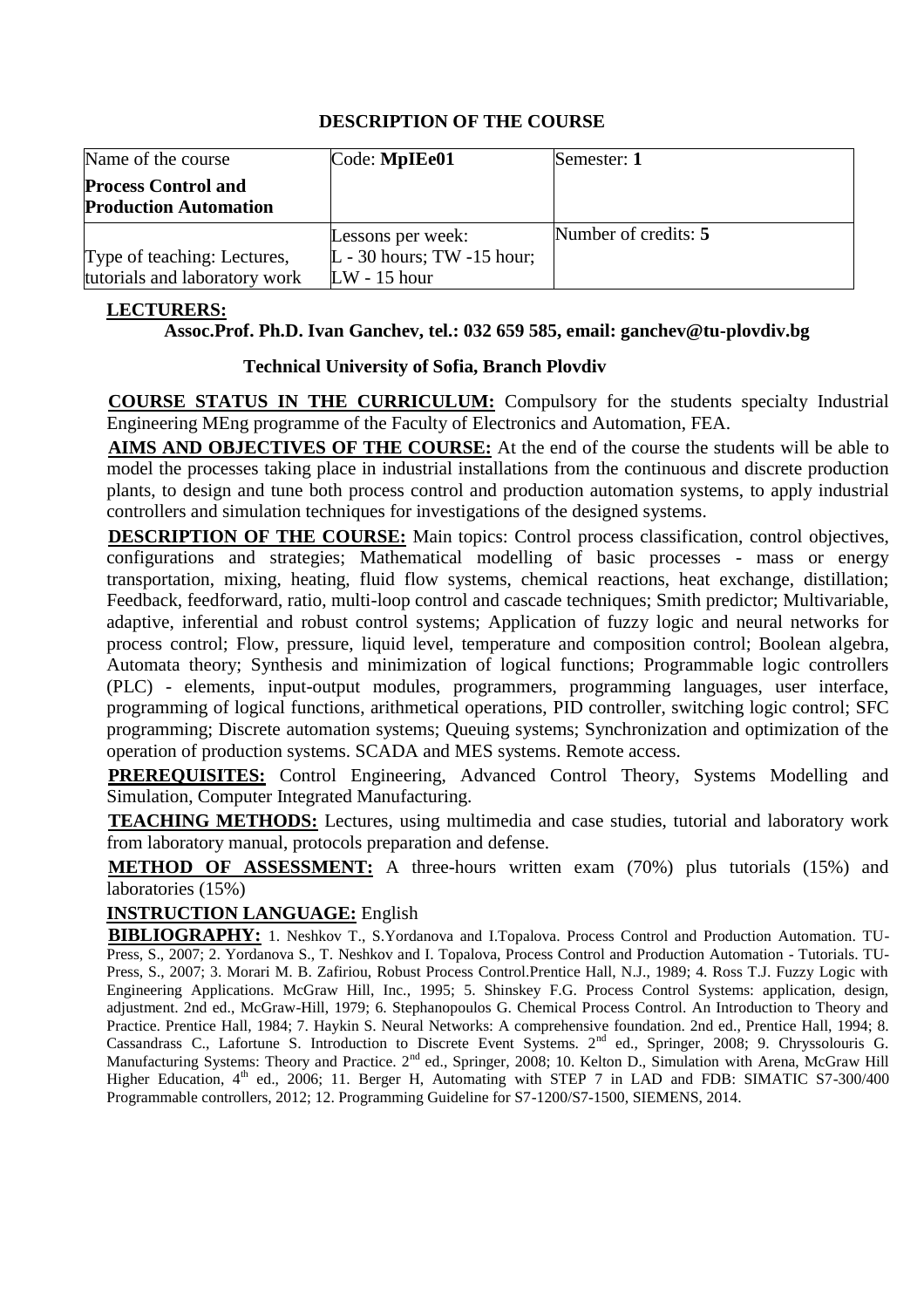| Name of the course<br><b>Manufacturing Management</b>   | Code: MpIEe02                                             | Semester: 1          |
|---------------------------------------------------------|-----------------------------------------------------------|----------------------|
| Type of teaching:<br>Lectures $(L)$ and Tutorials $(T)$ | Lessons per semester: L -<br>$30$ hours;<br>$T - 15$ hour | Number of credits: 4 |

## **LECTURER: Assoc. Prof. Boryana Pachedjieva, PhD, mob:** +359 32 659 708 E-mail: pachedjieva@yahoo.com **Technical University of Sofia, Branch Plovdiv**

**COURSE STATUS IN THE CURRICULUM**: Compulsory course in the curriculum for MEng in Industrial Engineering, at the Faculty of Electronics and Automation (FEA).

**COURSE OBJECTIVES:** The aim of the course is MEng students first semester to gain knowledge on the fundamental behavior of manufacturing systems. Systematically accumulated knowledge will enable students, as future engineers and managers, to identify and work confidently with natural trends in the production environment

**COURSE DESCRIPTION**: The knowledge gained in this course will help students, as future engineers, to identify opportunities to optimize existing systems or build new more efficient ones, to coordinate and manage projects from various areas of manufacturing and to choose appropriate materialhandling equipment.

At the end of the course the students,

- will have the ability to work with some popular at present software products for building simulation models and projects of production and storage processes;
- will be familiar with the principles of material-handling and will be able to solve problems by building computer models and performing simulations;
- will be able to handle modern methods and tools in predicting inventory levels and monitoring production;

**PREREQUISITES:** Production Operations Management, Calculus, Operations Research,

# CAD, Informatics

**TEACHING METHODS:** Use of audio-visual aids, computer presentations, animations, models that clearly present problems and modern tends in forecasting, identification and analysis of throughput and bottlenecks, optimization, computer modeling and simulations. During the tutorials, students are introduced to a variety of software products, problems and case studies in the manufacturing management.

**METHODS OF ASSESSMENT:** Achieving the course objective is monitored by a written final exam at the end of the semester. The maximum number of points for each problem or exam question are clearly indicated during the exam.

# **INSTRUCTIONAL LANGUAGE:** English

# **REFERENCES:**

- 1 Ray S., Introduction to Materials Handling, New Age International, 2008;
- 2 Hopp W., M. Spearman, Factory Physics, Mc-Graw-Hill/Irwin 2000;
- 3 Halevi G., Handbook of Production Management Methods, Butterworth-Heinemann, 2001;
- 4 Muller M., Essentials of Inventory Management, AMACOM, 2003;
- 5 Wilson L., How to Implement Lean Manufacturing, Mc-Graw-Hill, 2010;
- 6 Pham H, Springer Handbook of Engineering Statistics, Springer-Verlag, 2006.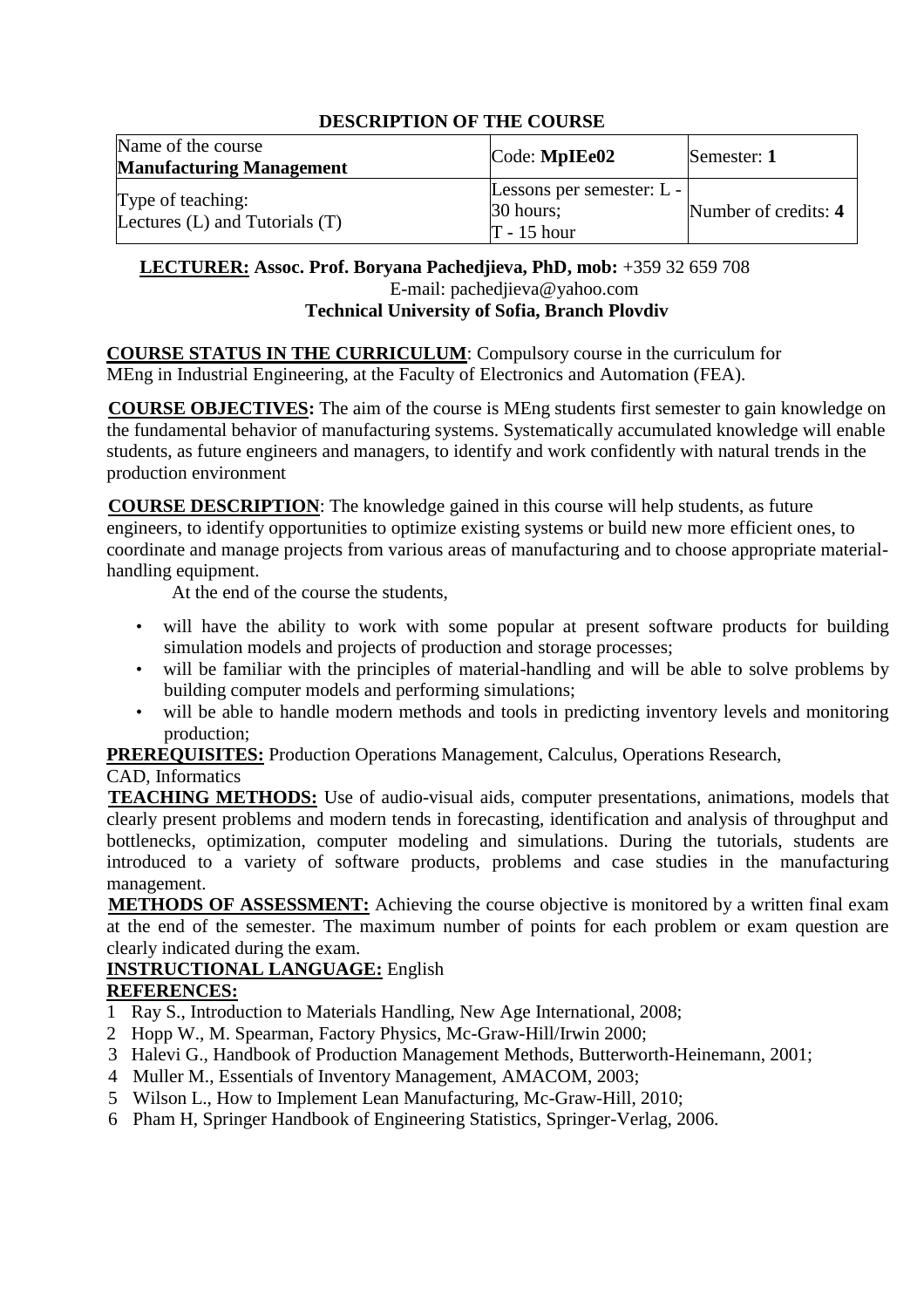| Name of the course:<br><b>Electric Power System</b><br><b>Management</b> | Code: MpIEe03                                                               | Semester: 1          |
|--------------------------------------------------------------------------|-----------------------------------------------------------------------------|----------------------|
| Type of teaching: Lectures, tutorials and<br>laboratory work             | Lessons per semester: $L - 30$<br>hours; $T - 15$ hours, $LW - 15$<br>hours | Number of credits: 4 |

## **LECTURERS: Assoc.Prof. Dr. Maria Kaneva, tel.: 965 20 79, e-mail [mkaneva@tu-sofia.bg](mailto:mkaneva@tu-sofia.bg)**

#### **Assoc.Prof. Dr. Dimo Stoilov, tel.: 965 2103, e-mail [dstoilov@tu-sofia.bg](mailto:dstoilov@tu-sofia.bg)**

#### **Technical University of Sofia**

#### **COURSE STATUS IN THE CURRICULUM:**

Compulsory for the student specialty Industrial Engineering MEng programme of the English Language Faculty of Engineering.

#### **AIMS AND OBJECTIVES OF THE COURSE:**

To offer basic knowledge for power system's specifics, requirements and management for the purposes of its operation and development, new concepts related to the restructuring and deregulation.

#### **DESCRIPTION OF THE COURSE**:

The main topics: Electric power system (EPS) structure and elements. Specifics of electricity production, transmission and distribution; quality of electric energy - frequency and voltage control; short circuits and stability studies; EPS protection; essential managerial functions in EPS: forecasting, planning, operation management, organization of EPS and its elements, production management; technical and economic characteristics of main equipment, production scheduling, unit commitment, economic dispatch, pricing and load management, demand side management, deregulation and electricity market.

#### **PREREQUISITES:**

Physics, Mathematics, Operational Research, Electrical Engineering.

#### **TEACHING METHODS:**

Lectures illustrated with presentations, tutorials -individual and team work, protocols, laboratory work with tests and individual protocols.

#### **METHOD OF ASSESSMENT:**

A two-hours assessments at the end of semester - 80%, tutorials (homework, attendance, etc.) - 10%, laboratory work - 10%.

#### **INSTRUCTIONAL LANGUAGE:** English.

#### **BIBLIOGRAPHY:**

1. Allen J. Wood, Bruce F. Wollenberg, Gerald B. Sheble, Power Generation, Operation and Control, John Wiley and Sons, Third Edition, New York, 2013

- 2. Gan D., Feng D., Xie J., Electricity Markets and Power System Economics, CRC Press, 2013
- 3. Charles A. Gross, Power system analysis, Wiley, 1986
- 4. Kirschen D.S., G.Strbac, Fundamentals of Power System Economics, John Willey & Sons, 2004
- 5. Casazza J. F. Delea. Understanding Electric Power Systems An Overview of the Technology and the Marketplace, IEEE Press, John Wiley & Sons, Inc., 2003
- 6. Hadjsaid N., Sabonnadiere J. C., Smart Grids, Wiley-ISTE, 2012
- 7. Paul Breeze, Power Generation Technologies, Newnes, 2014
- 8. Gilbert M., Renewable and Efficient Electric Power Systems, Wiley-IEEE Press, 2004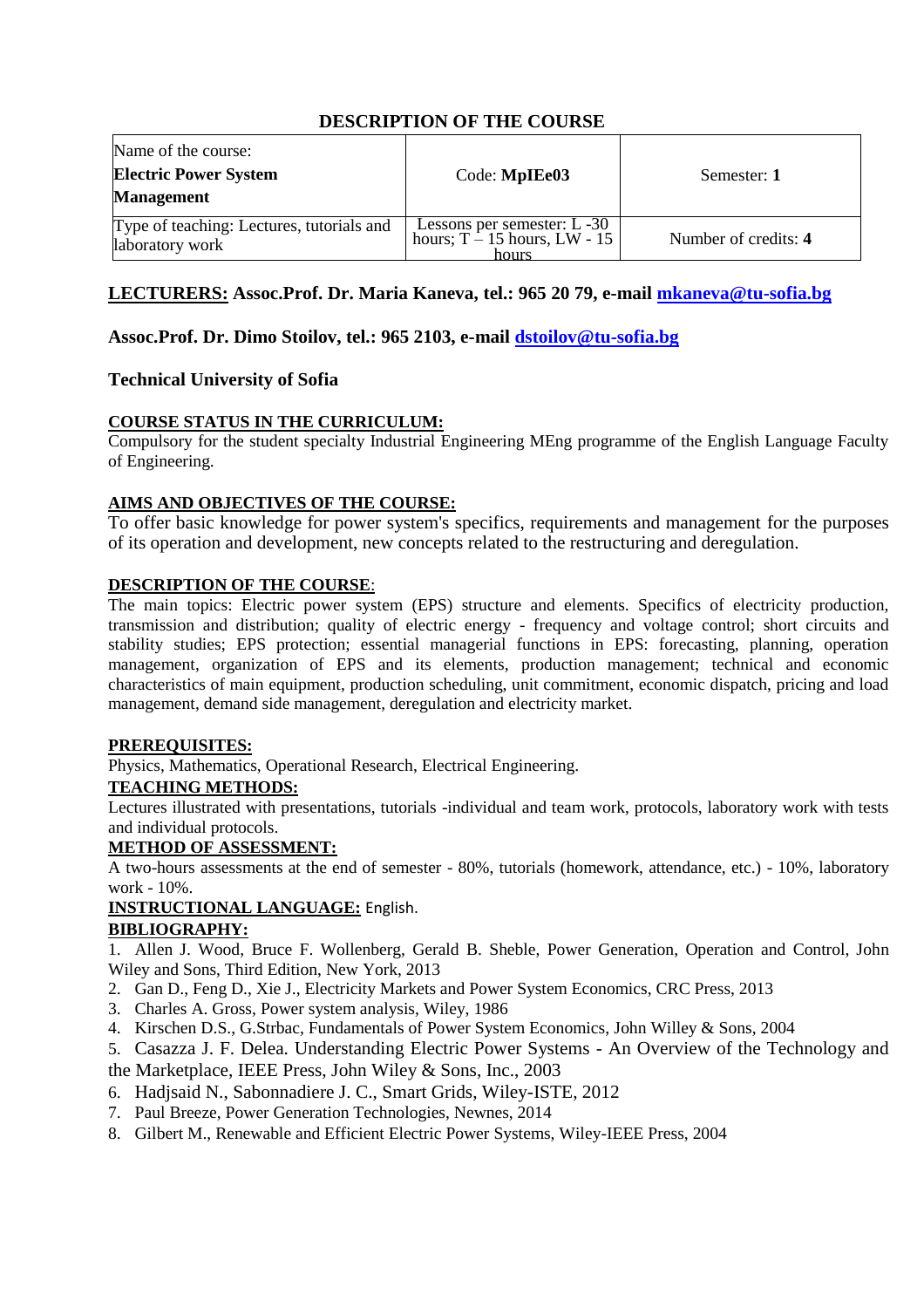**List 1 (MpIEe04 - ECTS 4)**

**MpIEe04.1 - Organizational Behavior MpIEe04.2 - Knowledge Management**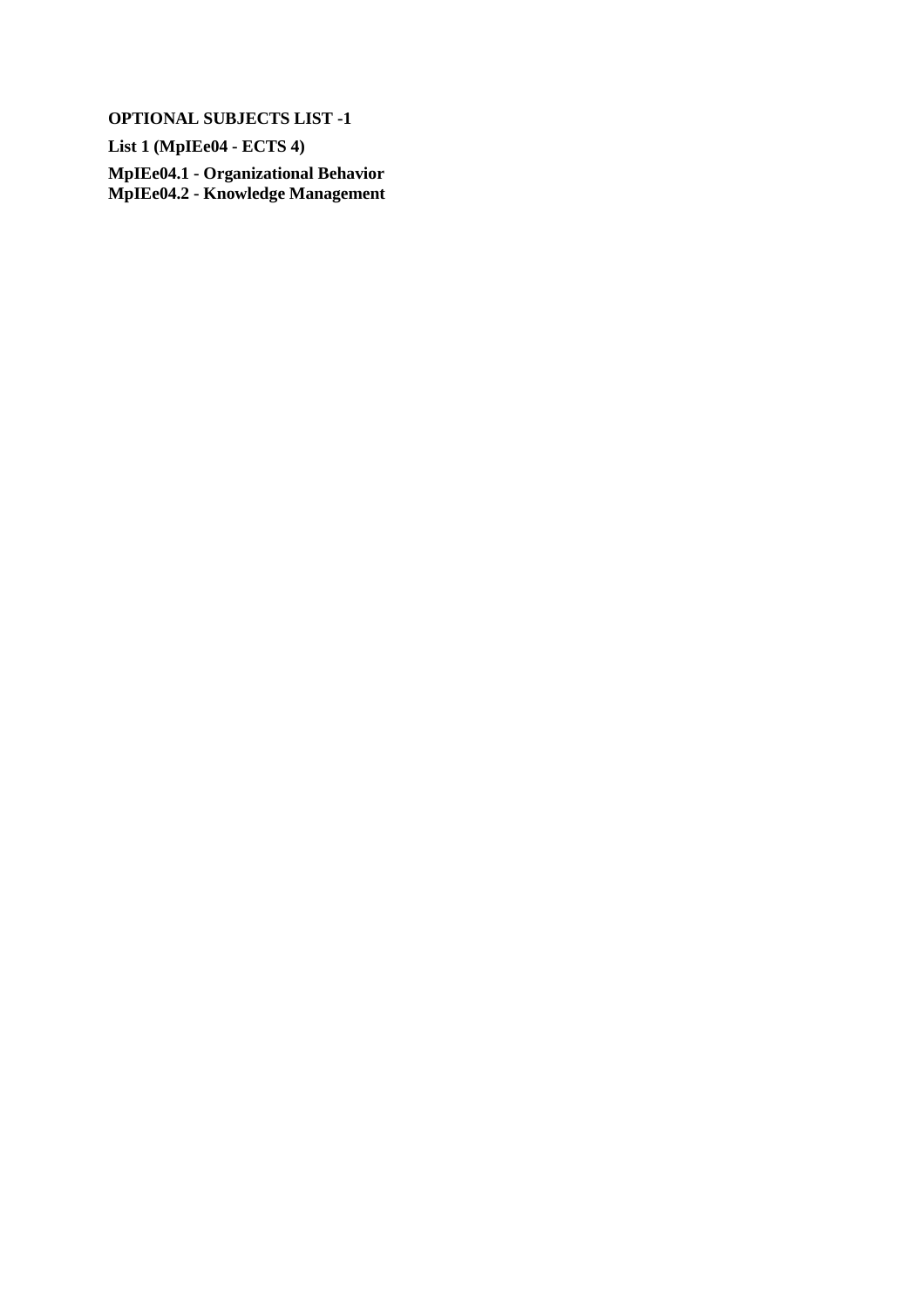| Name of the course:<br><b>Organizational Behavior</b> | Code: MpIEe04.1                                     | Semester: 1          |
|-------------------------------------------------------|-----------------------------------------------------|----------------------|
| Type of teaching: Lectures, tutorials.                | Lessons per semester: L-30<br>hours; $T - 15$ hours | Number of credits: 4 |

## **LECTURER: Assoc. Prof. Toni Mihova, P[hD, tel.:032 659 714,](mailto:nako54@abv.bg) e-mail[:mihova@tu-plovdiv.bg](mailto:mihova@tu-plovdiv.bg)**

## **COURSE STATUS IN THE CURRICULUM:** Optional for the students specialty

Industrial Engineering MEng programme of the Faculty of Electronics and Automation, FEA

**AIMS AND OBJECTIVES OF THE COURSE:** At the end of the course the students are expected to be able to apply the methodology for modeling and managing individual, group and organizational behavior and development in different functional areas and though different organizational perspectives - short, middle and long with the aim analyze management-organizational situations and to solve management and organizational problems.

**DESCRIPTION OF THE COURSE:** The main topics concern: Introduction to organization, management and organizational behavior. Basic knowledge about development and principles of management as theory and practice (economic organization in pre-industrial epoch - traditional organization and management of direct control; Industrial epoch and organization of command-control structure; Classical approach - Taylor system and classical organizational school. Classical American management; Neo-classical approach and movement for humanization of work; Japanese style of management; Management in Information epoch.); Foundation of Individual Behaviour - Basic motivation concepts and leadership; Foundation of group behavior - Communication and group decision making (Conflict and Inter-group Behavior); Foundation of Organization system (Organizational Structure and Design; Organizational Culture; Management of Organizational Change). **PREREQUISITES:** Foundation of Management (Theory of Management).

**TEACHING METHODS:** Lectures, tutorials (case studies of design problems), course work.

**METHOD OF ASSESSMENT:** Tests at mid and end of semester (30%), tutorials and course work -  $(70\%)$ .

**INSTRUCTION LANGUAGE:** English.

## **BIBLIOGRAPHY:**

1. Gareth R. Jones. Organizational Theory. Addison-Wesley Publishing Co., 1995, 706 p.; 2. Laurie J. Mullins. Management and Organizational Behavior. Pitman, 2-nd ed., London, 1991, 546 p.;

3. Стефанов Н. Управление на човешкия фактор в организациите - практически насоки.София, Изд. ИСУ, 2011.164 с.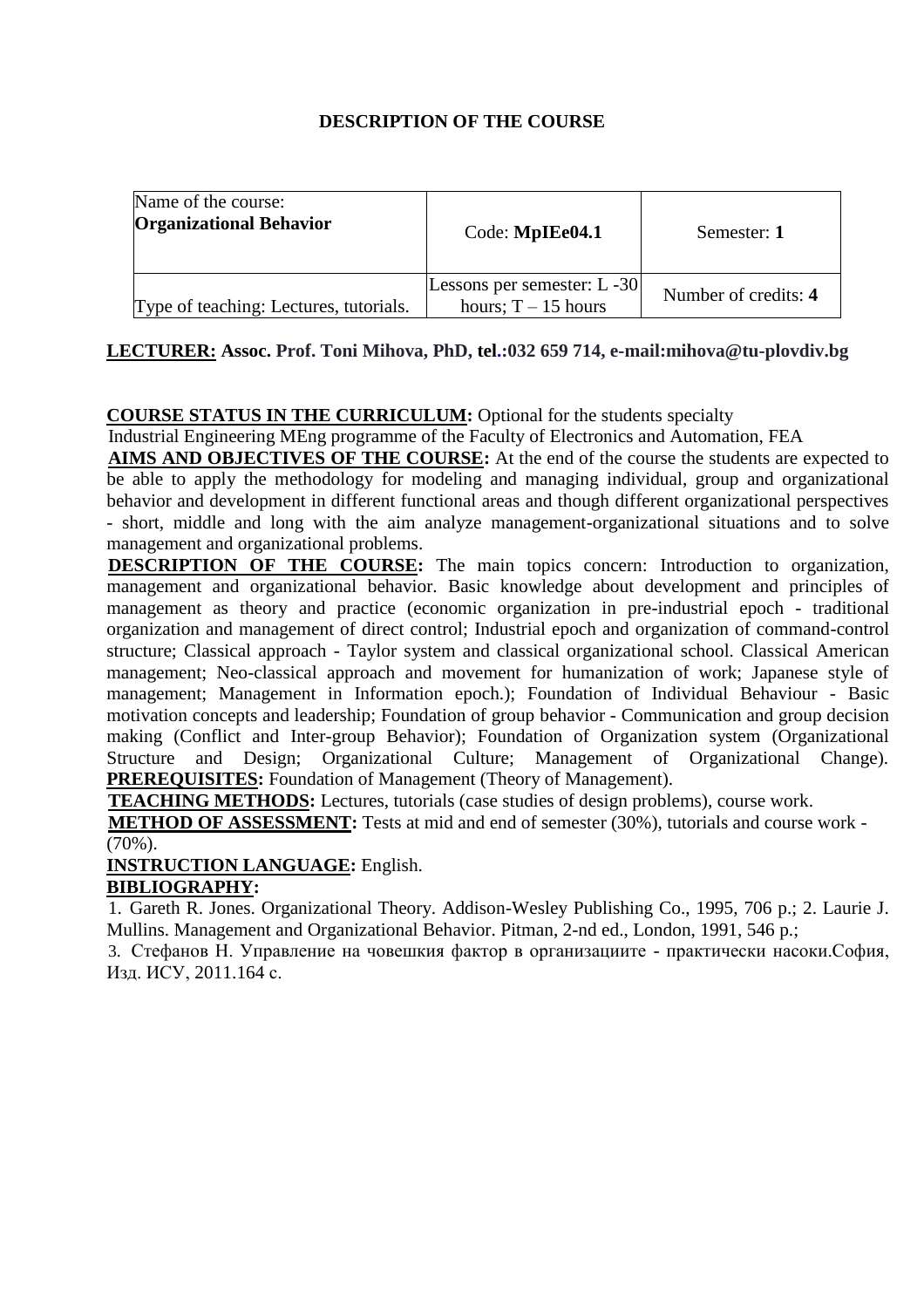| Name of the course                                       | $\text{Code: MplEe04.2}$                              | Semester: 1          |
|----------------------------------------------------------|-------------------------------------------------------|----------------------|
| <b>Knowledge Management</b>                              |                                                       |                      |
| Type of teaching: Lectures and<br>tutorials, Course work | Lessons per semester:<br>$L - 30$ hours; T - 15 hours | Number of credits: 4 |

## **LECTURER**:

# **Assist. Prof. Ph.D. Yordanka Chobanova, email: [Yordanka.Chobanova@EUI.eu](mailto:Yordanka.Chobanova@EUI.eu)**

**COURSE STATUS IN THE CURRICULUM**: Compulsory for the students specialty Management MEng programme of the English Language Faculty of Engineering.

**AIMS AND OBJECTIVES OF THE COURSE:** The aim of the course is to give students a basic understanding of knowledge management and how it can be captured, stored, used and re-used for the competitiveness of the organizations.

**DESCRIPTION OF THE COURSE:** The students would be more successful and competitive after completing the course, as they would know why it is important to capture and preserve the key factor of competitiveness - the knowledge. In our contemporary world succeed those that constantly work on themselves, acquire new knowledge and develop new skills. This is precisely what this course deals with, namely to help managers pay attention on the importance of organizational culture of knowledge sharing. The most expensive lessons are the ones which we learn by our own mistakes. Why not to learn from the mistakes of the others? The effective knowledge management helps companies to avoid some very expensive mistakes. Companies can find working solutions by using the company knowledge base as their high value added asset. The course focuses on the different stages of design and implementation of the knowledge management system and on the specificities of its implementation in the framework of the global business strategy of the company.

**PREREQUISITES:** Knowledge in Human Resource Management, Management and Economics would be an advantage.

**TEACHING METHODS**: Lectures are based on PPT. Some practical cases are discussed and analyzed during the seminars.

**METHOD OF ASSESSMENT:** Class participation during the term; submission of a midterm paper and a final exam in the form of a test. The final grade is a compilation of the midterm paper result and the exam (each with weighting coefficient 0.45) and active participation in discussions during the seminars with weighting coefficient 0.1.

## **INSTRUCTION LANGUAGE:** English **BIBLIOGRAPHY:**

- 1. Copies of the lecture slides available in Moodle course[: http://elfe.tu-sofia.bg/moodle;](http://elfe.tu-sofia.bg/moodle)
- 2. Hawryszkiewycz I., Knowledge Management, Palgrave Macmillan, 2010;
- 3 Schwartz D., Encyclopedia of Knowledge Management, Idea Group, 2006;
- 4. Dalkir K., Knowledge Management in Theory and Pracice. Elsevier, 2011;
- 5. Davenport Th., Prusak L., Working Knowledge, Harvard Business School Press, 2000.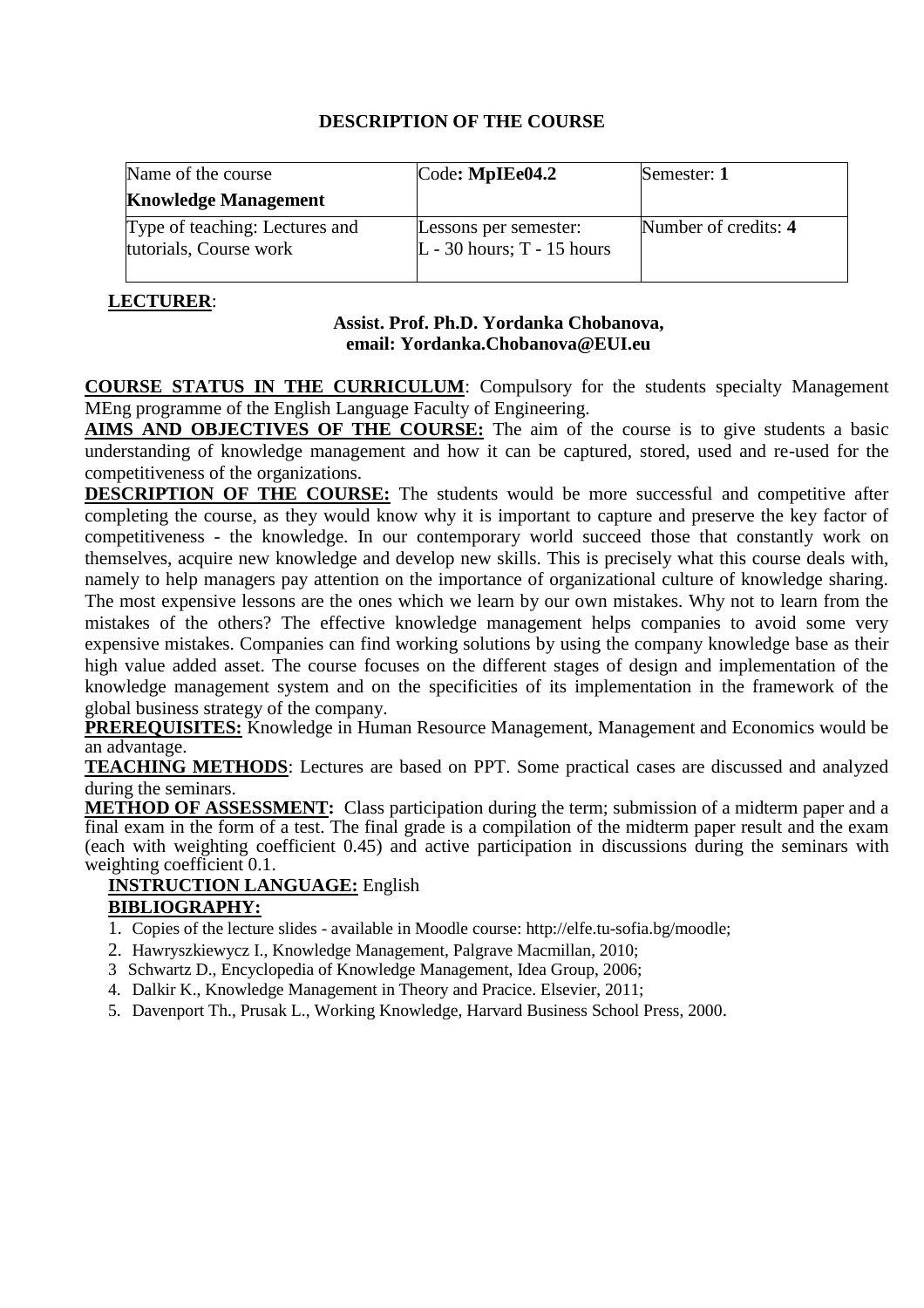**List 2 (MpIEe05 - ECTS 4)**

**MpIEe05.1 - Energetic and Energy Efficiency MpIEe05.2 - Robotics and Automation Technology**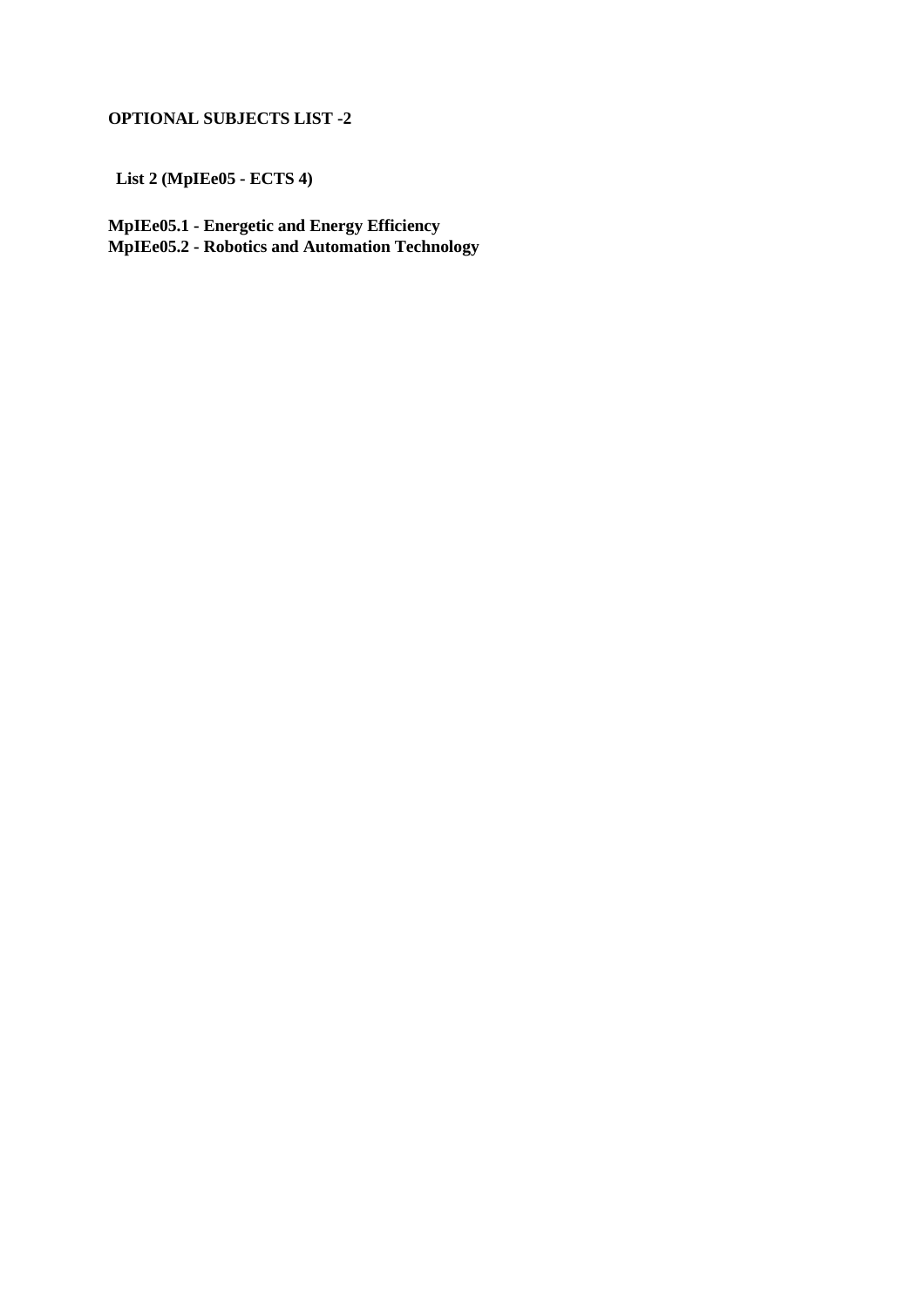| Name of the course                                                   | Code: MpIEe05.2       | Semester: 1          |
|----------------------------------------------------------------------|-----------------------|----------------------|
| <b>Robotics and Automation</b>                                       |                       |                      |
| <b>Technology</b>                                                    |                       |                      |
|                                                                      | Lessons per semester: | Number of credits: 4 |
| Type of teaching: Lectures and tutorial $L - 30$ hours; T - 30 hours |                       |                      |

## **LECTURER**:

## **Prof. Andon Topalov Ph.D. tel. 032 659 528, emai[l: topalov@tu-plovdiv.](mailto:balaves@tu-sofia.bg)bg Technical University - Sofia, Branch Plovdiv**

**COURSE STATUS IN THE CURRICULUM:** Optional course in the curriculum for MEng in Industrial Engineering, at the Faculty of Electronics and Automation, FEA

**AIMS AND OBJECTIVES OF THE COURSE:** To acquire knowledge in mechanics, control and application of robots in industry and to develop proficiency in industrial applications of robots.

**DESCRIPTION OF THE COURSE:** The main topics concern: Introduction in robotics; Kinematics and dynamics modeling of manipulation systems; Planning of robotic motions: in joint and Cartesian coordinates; Kinematical control of robots; Contemporary production automation; Robotized industrial operations: welding, painting, assembly, transportation, cleaning, tending of technology machines; Programming of NC machines; Teaching and programming of robots.

**PREREQUISITES:** Physics, Mechanics, Mathematics.

**TEACHING METHODS:** Lectures using transparencies and multimedia, tutorials using computer simulations, SCORBOT IX educational robot, and NC ProLight1000 machining center.

**METHOD OF ASSESSMENT:** Two written open-book tests assessments at mid and end of semester - 45% each, homework and participation - 10%.

**INSTRUCTIONAL LANGUAGE:** English.

## **BIBLIOGRAPHY:**

1. B. Siciliano, L. Sciavicco, L. Villani, G. Oriolo, Robotics: Modelling, Planning and Control, ISBN 978-1-84628-641-4, Springer-Verlag London Limited 2009.

2. J. J.Craig, Introduction to Robotics: Mechanics & Control, ISBN: 8131718360, Pearson Prentice Hall, Upper Saddle River, NJ, 3rd ed., 2008.

3. The ZODIAC, Theory of Robot Control, C. C. de Wit, B. Siciliano, and G. Basten (Eds), ISBN 3540760547, Springer-Verlag London Limited, 1996.

4. M. W. Spong, Seth Hutchinson, and M. Vidyasagar, Robot Modeling and Control, John Wiley & Sons 2006, ISBN : 978-0-471-64990-8

5. H. Asada and J-J. Slotine. Robot Analysis and Control, Wiley, New York,1986.

3. K.S. Fu, R. C. Gonzalez, and C.S.G. Lee. Robotics: Control, Sensing, Vision, and Intelligence, McGraw-Hill, St Louis, 1987.

6. M. Shahinpoor. Robot Engineering Textbook. Harper and Row, New York, 1987.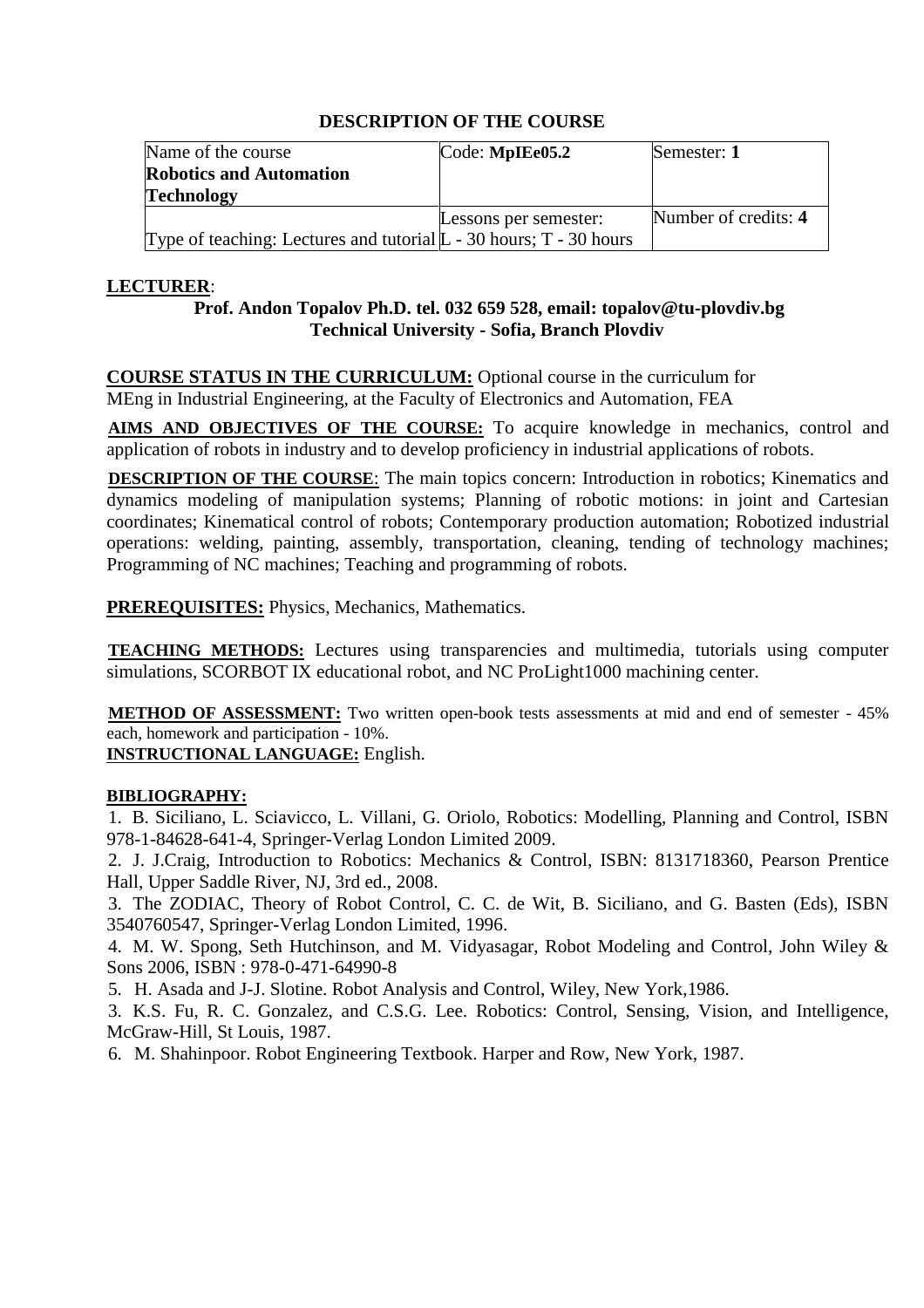| Name of the course                                      |                                         |             |
|---------------------------------------------------------|-----------------------------------------|-------------|
| <b>Application of Computer Modeling and Simulations</b> | Code: <b>MpIEe05.3</b>                  | Semester: 1 |
| in Computer Aided Engineering Analyses                  |                                         |             |
| Type of teaching:                                       | Lessons per semester:                   | Number of   |
| Lectures (L) and Tutorials (T)                          | L - 30 hours; $T - 15$ hours credits: 4 |             |

## **LECTURER:**

**Assoc. Prof. PhD. Yanko Slavchev (Mechanical Engineering Faculty, Technical University of Sofia), phone: 0893 690834, e-mail: [ya\\_slavchev@tu-sofia.bg,](mailto:ya_slavchev@tu-sofia.bg) [ya\\_slavchev@abv.bg](mailto:ya_slavchev@abv.bg)**

**COURSE STATUS IN THE CURRICULUM**: The course is optional and could be selected from the Master's program in Industrial Engineering.

**COURSE OBJECTIVES:** The aim of the course is students to learn and be able to apply in computer aided engineering analyses the approaches, methods and technical means of computer modeling and simulations.

**COURSE DESCRIPTION**: The focus is on computer aided analysis (CAA), which is an integral part of modern computer-aided engineering (CAE). By studying some of the most popular modern software products (ANSYS, Maple, PTC.Mathcad, ARENA), the students will acquire skills for their effective application in various fields of engineering analysis.

At the end of the course the student will be

- familiar with the concepts and will be able to work with some of the most popular at the moment software products for engineering analysis;
- accustomed to dealing with interdisciplinary problems and will be able to solve engineering problems by building computer models and performing simulations;
- able to handle some popular numerical solution methods (the finite element method (FEM), Euler, Runge-Kutta, Newmark, etc.), widely used in the studied software products and thus be able to solve various engineering problems;

**PREREQUISITES:** Key knowledge in **c**omputer-aided design (CAD), mathematics, electrical engineering, strength of materials, mechanics and fluid mechanics, production operations management

**TEACHING METHODS:** During lectures students are introduced to the essentials of building models and performing simulations on continuous and discrete-event problems. The dynamic nature of computer-aided engineering (CAE) is visually clarified and the trends in the development of computer analysis (CAA) are explained. Various practical cases and applications in numerous engineering fields are presented with multimedia, slides, animations, built models and simulations. During seminars, the students acquire and expand their ability to work with different software products for engineering analysis.

**METHODS OF ASSESSMENT:** Achieving the course objective is monitored by a final mark that consists of two semester tests and an end-of-semester coursework. The two tests make up 30% of the final mark and the course work makes up the remaining 70%.

# **INSTRUCTIONAL LANGUAGE:** English

# **REFERENCES:**

- 1 Madenci E., Guven I., The FEM and Applications in Engineering Using ANSYS,Springer, 2006
- 2 Hicks T. J., Standard Handbook of Engineering Calculations, McGraw-Hill, 2007
- 3 Bird J., Engineering Mathematics Pocket Book, Newnes, 2008
- 4 Hutton D., Fundamentals of FEA, McGraw-Hill, 2004
- 5 Lopez R. J., Advanced Engineering Mathematics, Maplesoft, 2012
- 6 Sokolowski J., C. Banks, Modeling and Simulation Fundamentals, Wiley, 2010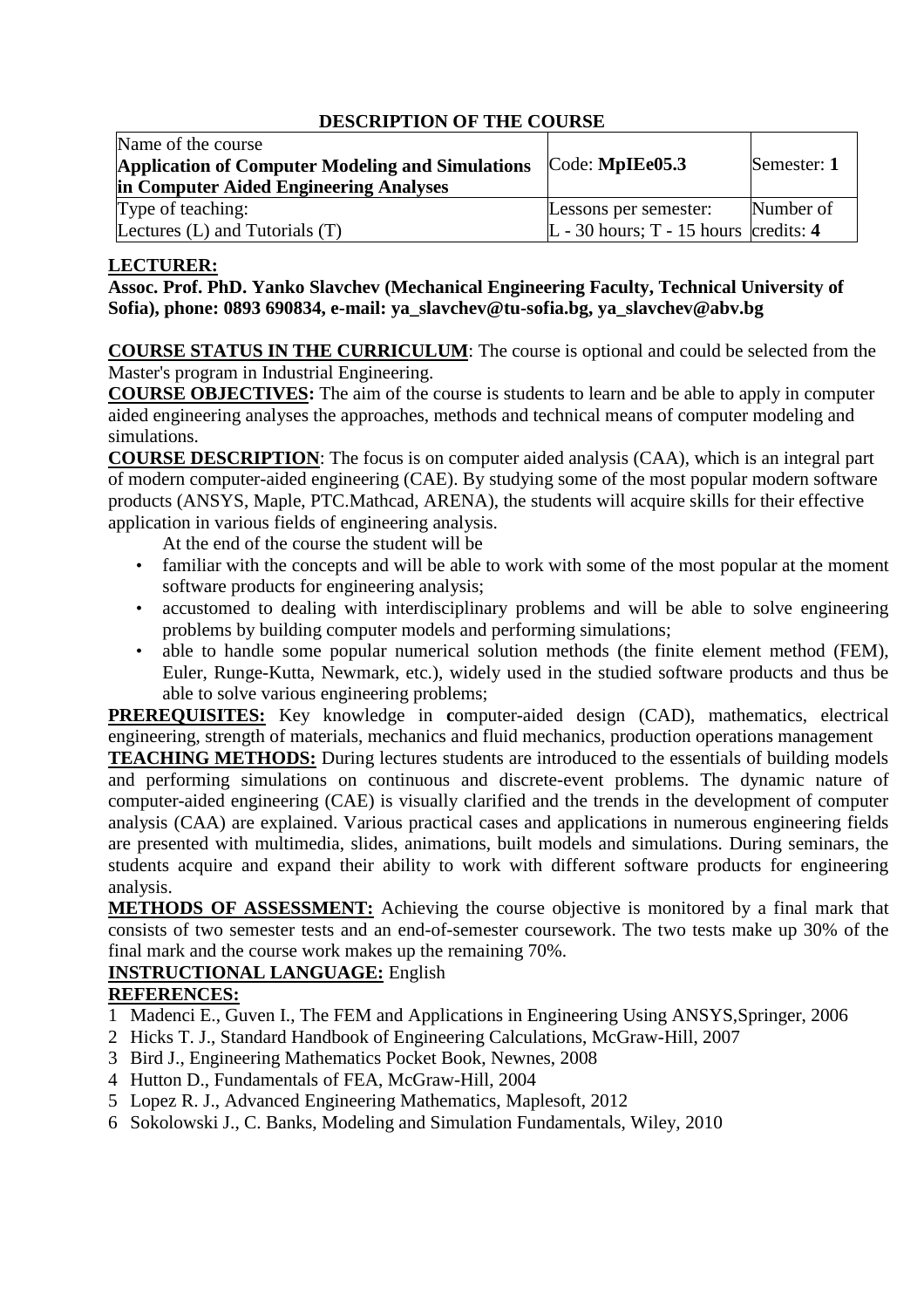| Name of the course<br><b>Quality Control Systems</b> | Code: MpIEe06                                           | Semester: 2          |
|------------------------------------------------------|---------------------------------------------------------|----------------------|
| Type of teaching: Lectures and<br>seminars           | Lessons per semester:<br>$L - 30$ hours, $S - 30$ hours | Number of credits: 4 |

#### **LECTURER**:

### **Assoc. Prof. Toni Mihova Ph.D. tel. 032 659 714, [mihova@tu-plovdiv.bg](mailto:mihova@tu-plovdiv.bg) Technical University - Sofia, Branch Plovdiv**

**COURSE STATUS IN THE CURRICULUM:** Compulsory course in the curriculum for MEng in Industrial Engineering at the Faculty of Electronics and Automation, FEA.

**AIMS AND OBJECTIVES OF THE COURSE**: After completing the course students shall be able to apply the approaches, methods and technical means of quality control systems. That aims to form a mindset of quality assurance and to prepare students for decisions making by determination and assessment of source data and application of modern concepts of quality management in design, production and distribution.

**DESCRIPTION OF THE COURSE:** The main topics concern: Concepts, philosophy, nature and strategy of quality control systems. System elements and documentation, regulatory environment and supervisory bodies. Management bodies, requirements, responsibilities and powers, and audit. Quality policy and management of human resources. Quality management in the production phase of the product (On-line control). Statistical control (SPC) and applications, causal diagrams, Pareto analysis and other approaches. Quality management at the design stage of the product (Off-line control). The method of Taguchi, parameters and criteria of the planned experiments. Deploying the function of quality (QFD), application for services. Errors and analyzes of their effects (FMEA), applications for project and for process. Total quality management, organization and planning. Just-on-time system. Cost of quality, definition and categorization of costs.

**PREREQUISITES:** Management of industrial production, Quality Control, Human Resource Management, Mathematics and computer skills.

**TEACHING METHODS**: Lectures using a digital projector and demo applications, seminars in computer class working out in teams variety of problems.

**METHOD OF ASSESSMENT:** Final written exam in the form of test scoring system included exercises topics in 65:35% up to 100 points.

## **INSTRUCTIONAL LANGUAGE:** English

**BIBLIOGRAPHY:** 1. Vorley G. Quality Management - Principles & Practice, 5<sup>th</sup> Ed., 2012, ISBN 1 904302 02 5; 2. Hoyle D. ISO 9000 Quality Systems Handbook, 6th Ed., B-H, 2009, ISBN 9781856176842; 3. Quality Assurance and Management, E[d. Savsar M](http://www.intechopen.com/books/editor/quality-assurance-and-management)., InTech, 2012, ISBN 978-953- 51-0378-3; 4. [Govindarajan V](http://books.rediff.com/author/vijay-govindarajan?sc_cid=www.google.bg%7cbrowse%7cauthor). Management Control Systems, 12<sup>th</sup> Ed., McGraw-Hill, 2006, ISBN9780073100890; 5. Velge Ir. W. A. J. J., Ravok Consultancy Group - The Netherlands, Lectures, 1996; 6. Logothetis N. Managing for Total Quality, Prentice Hall, 1992, ISBN 0-13-553512-3; 7. Tannock [J. D. T.](http://link.springer.com/search?facet-author=%22J.+D.+T.+Tannock%22) [Automating Quality Systems,](http://link.springer.com/search?facet-author=%22J.+D.+T.+Tannock%22) Springer Netherlands, 1992, ISBN 9789401050449.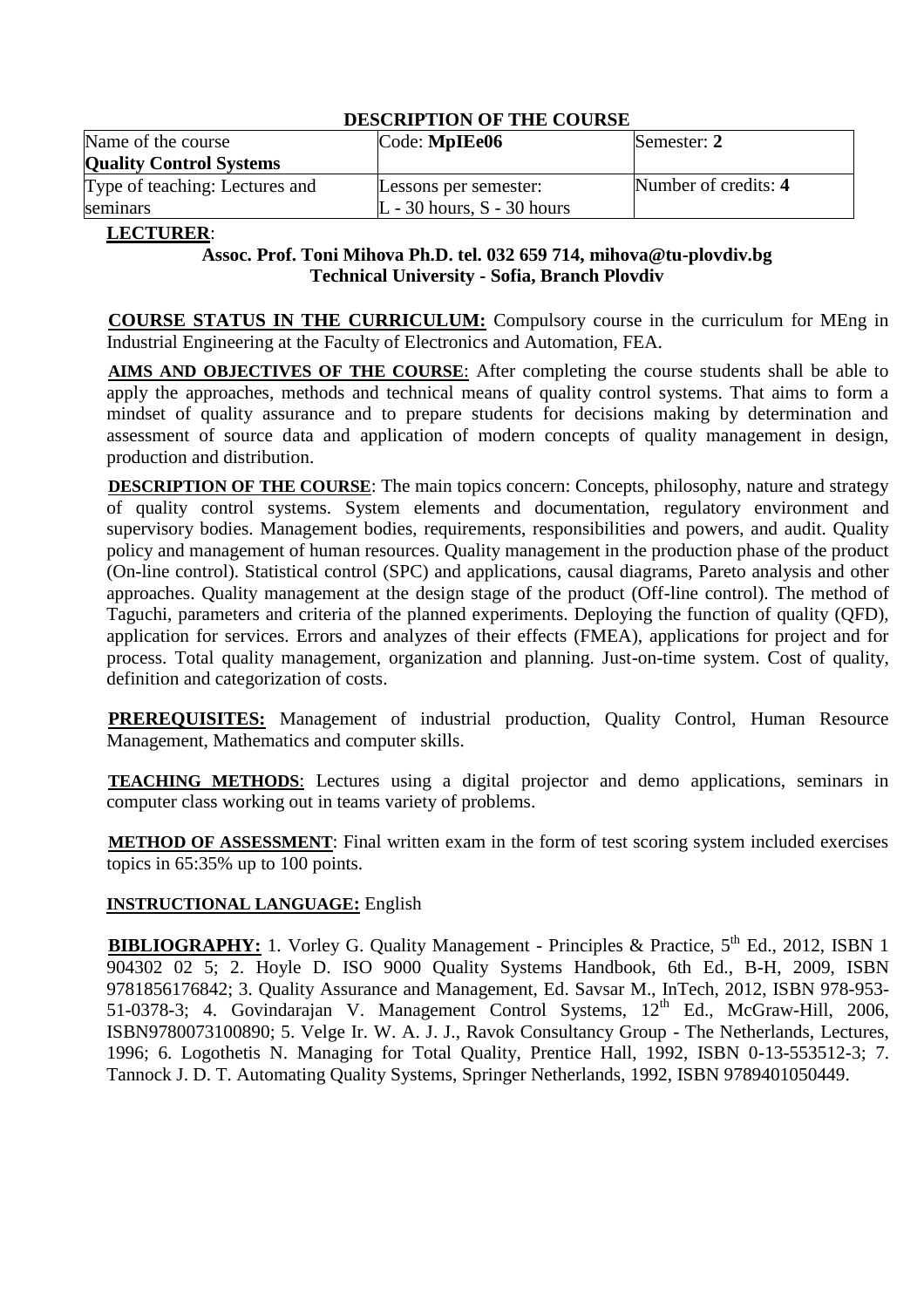| Name of the course              | Code: MpIEe07                   | Semester: 2          |
|---------------------------------|---------------------------------|----------------------|
| <b>Information technologies</b> |                                 |                      |
| Type of teaching:               | Lessons per semester:           | Number of credits: 4 |
| Lectures and laboratory work    | $L - 30$ hours; $LW - 30$ hours |                      |

#### **LECTURER**:

#### **Assoc. Prof. Ph.D. Maria Marinova - tel.: 032 659 272, email: [m\\_marinova@tu-plovdiv.bg](mailto:m_marinova@tu-plovdiv.bg)**

#### **Technical University of Sofia, Branch Plovdiv**

**COURSE STATUS IN THE CURRICULUM**: Compulsory course in the curriculum for MEng in Industrial Engineering at the Faculty of Electronics and Automation, FEA.

**AIMS AND OBJECTIVES OF THE COURSE:** At the end of the course the students are expected to be able to apply Web-based technologies for database systems, multimedia and hypermedia technologies, Internet services.

**DESCRIPTION OF THE COURSE:** The main topics concern: Information systems and databases, Database languages, Database management systems (DBMS), Multimedia systems and technologies, Image compression, Design and implementation of multimedia applications, Multimedia softwareintegration tools, global networks and information systems and services, Web and Web services, multimedia documents in Internet.

**PREREQUISITES:** Computing I, Computing II, Object-oriented programming.

**TEACHING METHODS**: Lectures, using slides, case studies, laboratory and course work, work in teams, task description preparation and defence.

#### **METHOD OF ASSESSMENT:** Exam.

**INSTRUCTION LANGUAGE:** English

**BIBLIOGRAPHY:** 1. Malay K. Pakhira, Database Management System, PHI Learning Pvt. Ltd., 2012. 2. Christopher J. Date, SQL and Relational Theory: How to Write Accurate SQL Code, O'Reilly Media, 2009. 3. Hector Garcia-Molina, Jeffrey D. Ullman, Jennifer D. Widom, Database Systems: The Complete Book, Prentice Hall, 2008. 4. Thomas Connolly, Carolyn Begg and Anne Strachan, Database Systems, A Practical Approach to Design, Implementation and Management, Addison-Wesley Publishing Company, Inc., 1996. 5. Jeffrey D. Ullman, Principles of Database and Knowledge Base Systems, Volume I, Computer Science Press, 1988. 6. Toolbook II Multimedia Guide, Asymetrix Corporation, 1996. 7. Toolbook II User Manual Guide, Asymetrix Corporation, 1996. 8. Harley Hahn & Rick Stout, The Internet Complete Reference, McGraw-Hills, 1994. 9. ISO 8879: Standard Generalized Markup Language (SGML), 1986. 10. [Douglas E Comer,](http://www.amazon.com/Douglas-E-Comer/e/B000AQ4HHG/ref=dp_byline_cont_book_1) The Internet Book: Everything You Need to Know About Computer Networking and How the Internet Works (4th Edition) Paperback - Amazon, 2006. 11. M. Tamer Ozsu, Principles of Distributed Database Systems, 2011. 12. John Levine, Margaret Levine Young, The Internet of Dummies, 2015.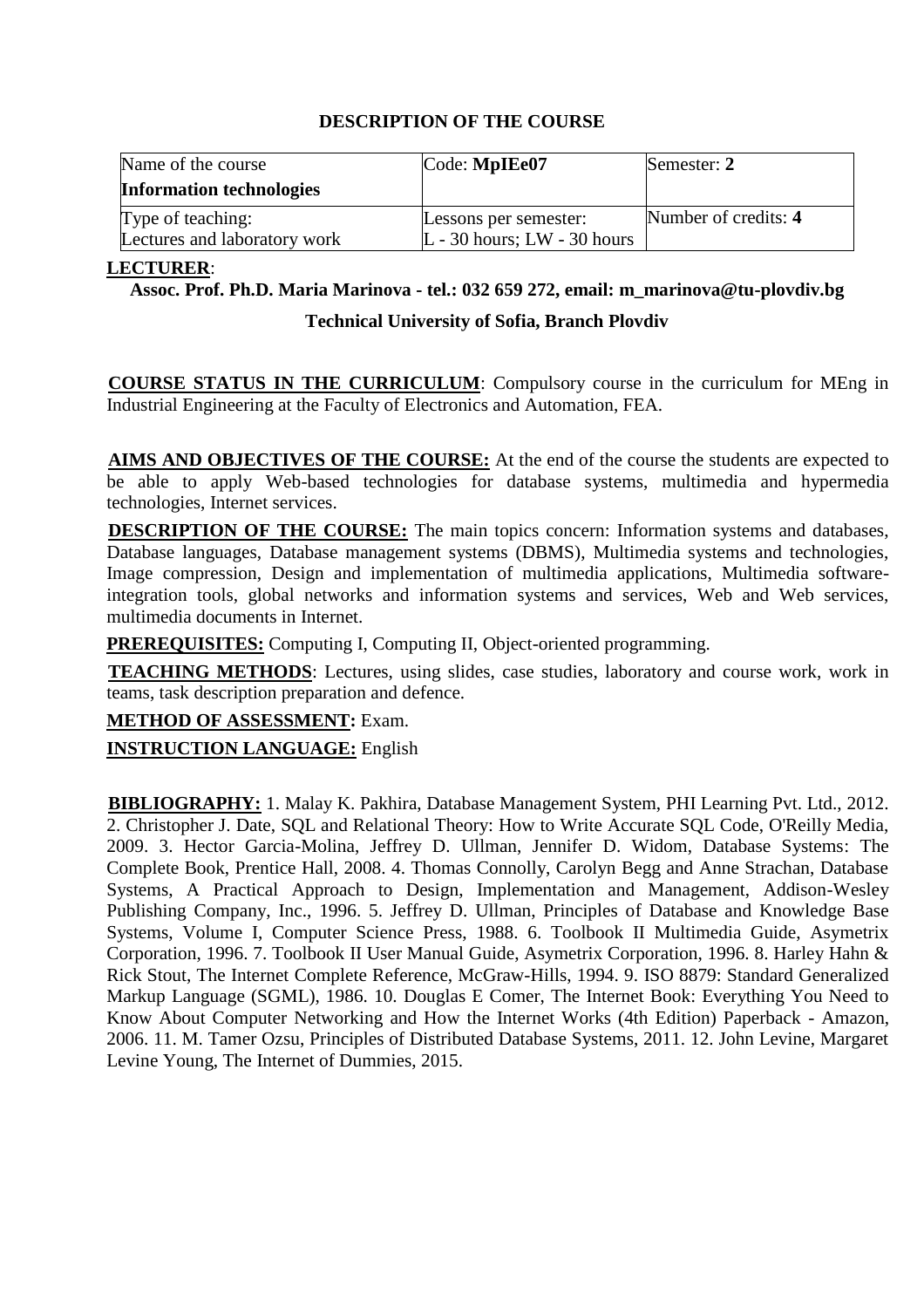| Name of the course<br><b>Financial Analysis and</b><br><b>Investment</b> | Code: MpIEe08                | Semester: 2          |
|--------------------------------------------------------------------------|------------------------------|----------------------|
| Type of teaching: Lectures and Lessons per semester:<br>tutorials        | $L - 30$ hours; T - 15 hours | Number of credits: 4 |

#### **LECTURER** : **Assoc. Prof. Snezinka Konstantinova, [email: sks ko@abv.bg](mailto:rilieva@tu-sofia.bg)**

# **Technical University of Sofia, Branch Plovdiv**

**COURSE STATUS IN THE CURRICULUM:** Compulsory for the students specialty Industrial Engineering MEng programme of the Faculty of Electronics and Automation, FEA.

**AIMS AND OBJECTIVES OF THE COURSE:** To give knowledge about main principles of the investment management, including assessment of alternative investment projects, analysis of the investment risk and diversification of portfolio. As a conclusion financial markets and investment funds are considered.

**DESCRIPTION OF THE COURSE:** Introduction to financial management. Financial analysis. Basic financial ratios; Managing the capital structure of the firm; Static and dynamic methods of investment choice; Classifying of alternative investment projects; Methods of calculation of financial securities price and financial assets return; Investment risk analysis. Basic risk factors. Market risk measurement. Methods of risk orientation of the indices; Portfolio risk. Diversification of the portfolio. Capital asset pricing model; Inflation and fiscal effects on the investment decisions; Investment functions of the capital structure. Weighted average cost of capital and marginal cost of capital; Debt financing of the investments and market value of the firm; Financial markets. Managerial strategies in the investment environment; Fundamental and technical analysis of the financial markets. Stock exchange indices; Investment funds - characteristics and types. Software & Simulation Tools - MathLab Simulink, STATGRAPHICS, SPSS AMOS, LISREL, etc.

**PREREQUISITES:** Economics I and II, Finance I.

**TEACHING METHODS:** Lectures, using slides and presentations, case studies, solving tasks, team work and workshops, laboratory and course work, on-line and real-time market analyses, interactive online materials, manuals, etc.

**METHOD OF ASSESSMENT:** Current score (20%), preliminary test (20%), midterm test (20%), final test (20%) and Individual project (20%). Current score is comprised of: attendance/participation in the class, preparation of numerous assignments, quizzes, homeworks, workshops, etc. **INSTRUCTION LANGUAGE:** English.

## **BIBLIOGRAPHY :**

1. Bodie, Zvi, A. Kane, A. Marcus. Investments. 10th ed. IRWIN/McGraw-Hill, 2013;

2. Ilieva, R. E-Employment Ontology and Taxonomy. CHER-21, Vol.9, Heron Press, Sofia, 2011;

3. Ilieva, R. G-Cloud Services Performance Measurement. Proceedings of the ECS Research

Conference'11, School of Electronics and Computer Science, University of Westminster, London, 2011; 4. Ilieva, R. Feasibility Study for Stratospheric GIS Aircraft Mission, International Virtual Journal Machines, Technologies, Materials", year VII, issue 3, Innovation in the Discrete Production Engineering, Publ. STUME, 2013;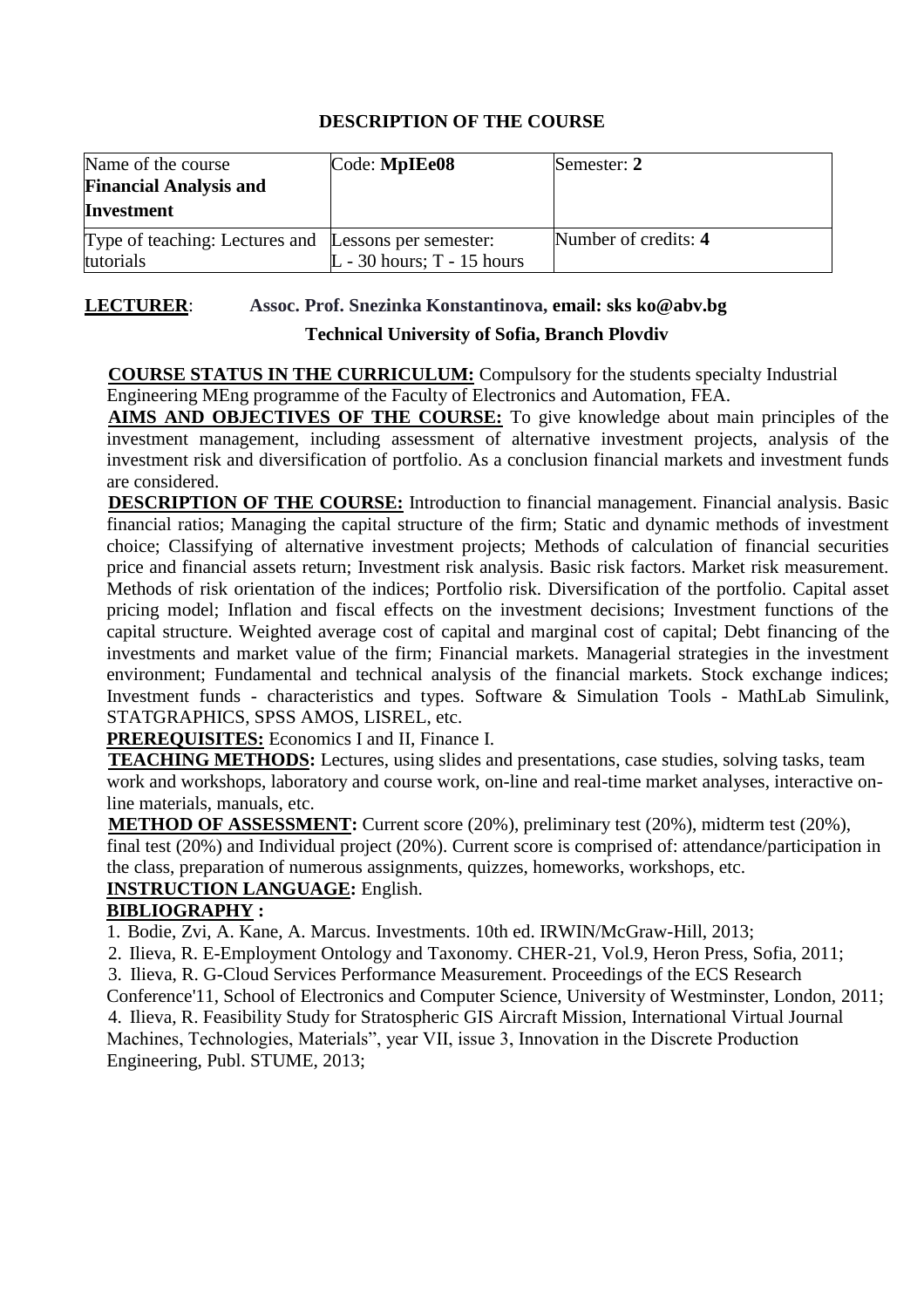**List 3 (MpIEe09 - ECTS 4)**

**MpIEe09.1 - Crosscultural Communication MpIEe09.2 - Small Business Management and Entrepreneurship**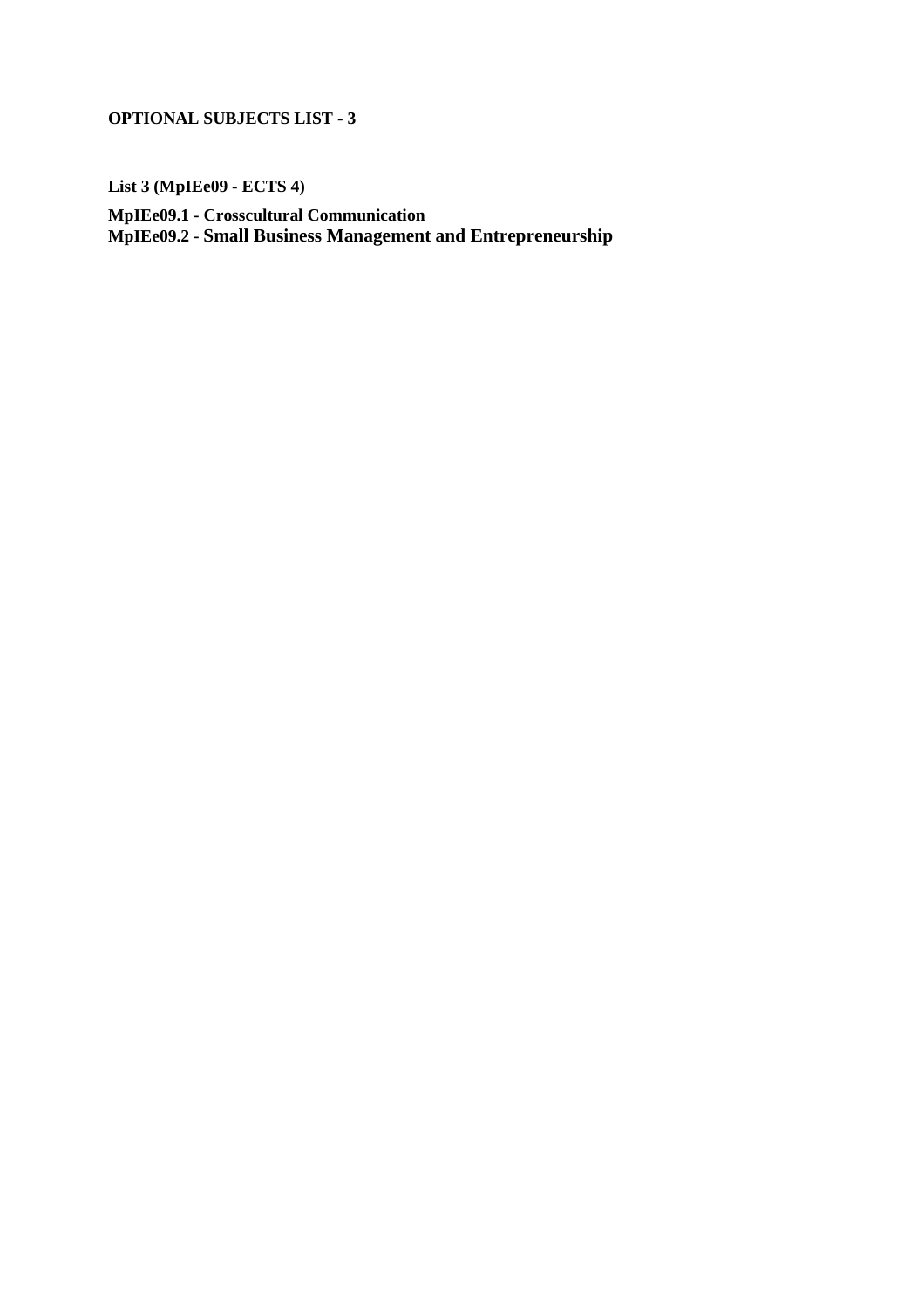| Name of the course                                              | Code: MpIEe09.2                                       | Semester: 2          |
|-----------------------------------------------------------------|-------------------------------------------------------|----------------------|
| <b>Small Business Management and</b><br><b>Entrepreneurship</b> |                                                       |                      |
| Type of teaching: Lectures and<br>tutorials                     | Lessons per semester:<br>$L - 30$ hours; T - 15 hours | Number of credits: 4 |

**LECTURER**: **Assoc. Prof. PhD Valentina Alexsieva**

**Technical University of Sofia, Branch Plovdiv**

**COURSE STATUS IN THE CURRICULUM:** Optional for the students specialty Industrial Engineering MEng programme of the Faculty of Electronics and Automation, FEA

**AIMS AND OBJECTIVES OF THE COURSE:** The aim of the course is to acquaint students with the basic principles of starting and developing own high-technological business with potential for fast growth. The course is focused on the opportunities for development of small businesses and their consecutive transition to multinational companies. Part of the course is dedicated to business planning and the business plan as a key instrument for realisation of these goals. The business plan enables entrepreneurs evaluate financially the potential opportunities for their business and to attract capital.

**DESCRIPTION OF THE COURSE:** This course is focused on issues related to the management of small businesses and entrepreneurship. After completing the course students: will have general knowledge about the basic managerial principals most relevant to small business management; will know the nature and role of the entrepreneurship in market economy; will be able to develop business plans independently; will be able to analyze different case studies, relevant to entrepreneurship; will be able to evaluate potential business opportunities.

**PREREQUISITES:** Economics, Industrial Management, Production Management, Management of Human Resources, Management of Projects.

**TEACHING METHODS:** Lectures supported with power point presentations. Tutorials during which different case studies will be discussed and simulation games interpreting real situations will be done. Further each student will have to work independently on a business plan and defend it front of the lecturer and his colleagues.

**METHOD OF ASSESSMENT:** Written exam during the exam session (total 70%), development and defence of business plan (total 20%) and evaluation of the work during the tutorials (total 10%).

## **INSTRUCTION LANGUAGE:** English **BIBLIOGRAPHY:**

1. Bessant J., Tidd J., Innovation and Entrepreneurship, John Wiley and Sons, 2011;

2. Evers N., Cunningham J., Hoholm Th., Technology Entrepreneurship: Bringing Innovation to the Marketplace, The Palgrave Macmillan, 2014;

3. Gillin L., Burshtein S., Spinelli S., New Venture Creation: Entrepreneurship for the 21 Century: A Pacific Rim Perspective, McGraw-Hill Education, 2010;

4. Hatten T., Small Business Management: Entrepreneurship and Beyond, South-Western Cengage Learning, 2011;

5. Kuratko D.F., Entrepreneurship: Theory Process Practice - 9th Edition, South-Western Cengage Learning, 2013.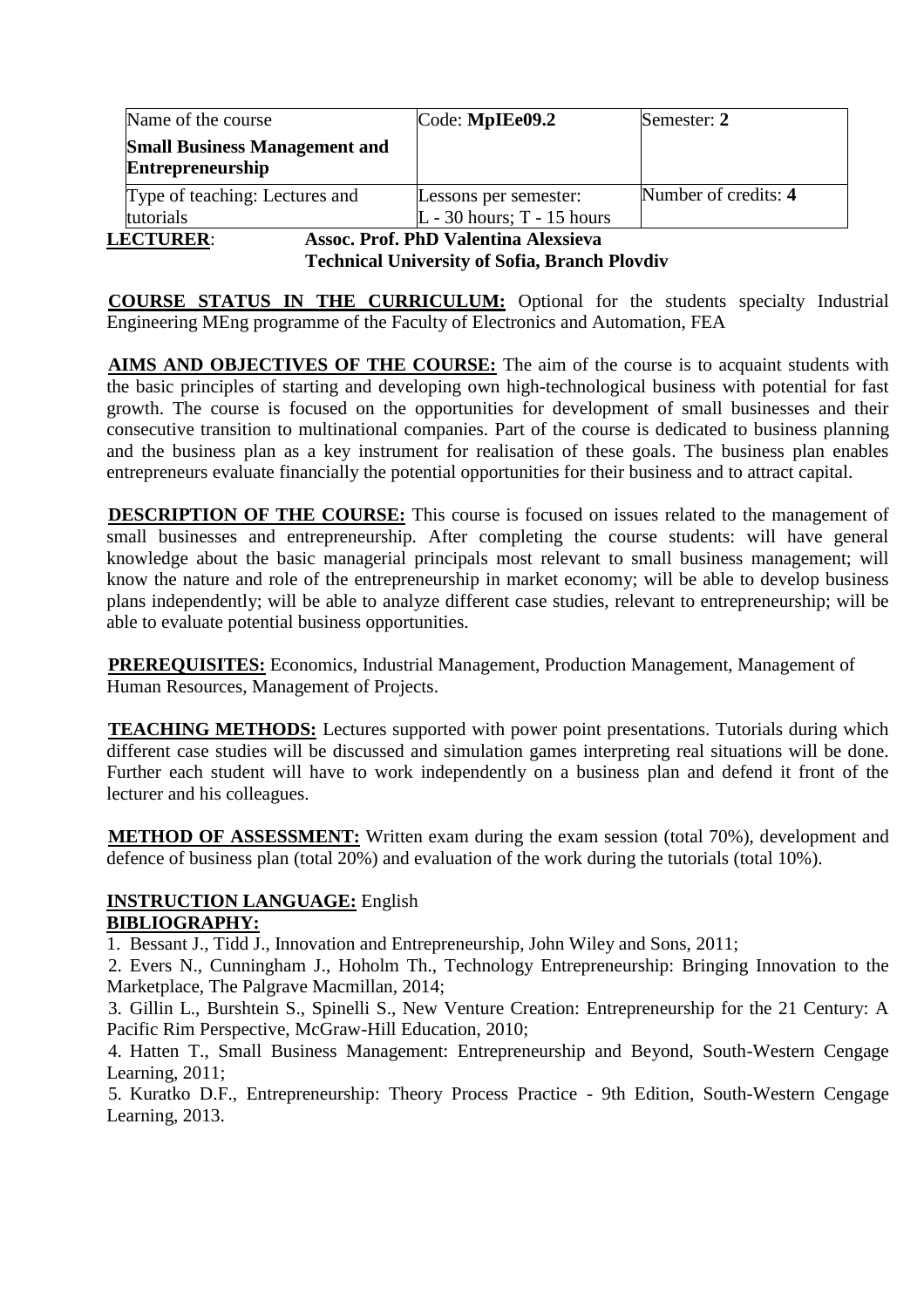**List 4 (MpIEelO - ECTS 4)**

**MpIEelO.I - Microelectronic Technologies MpIEe10.2 - Intelligent Manufacturing Systems MpIEe10.3 - Product Development Using MSC Adams MpIEe10.4 - Java Programming and Internet Application**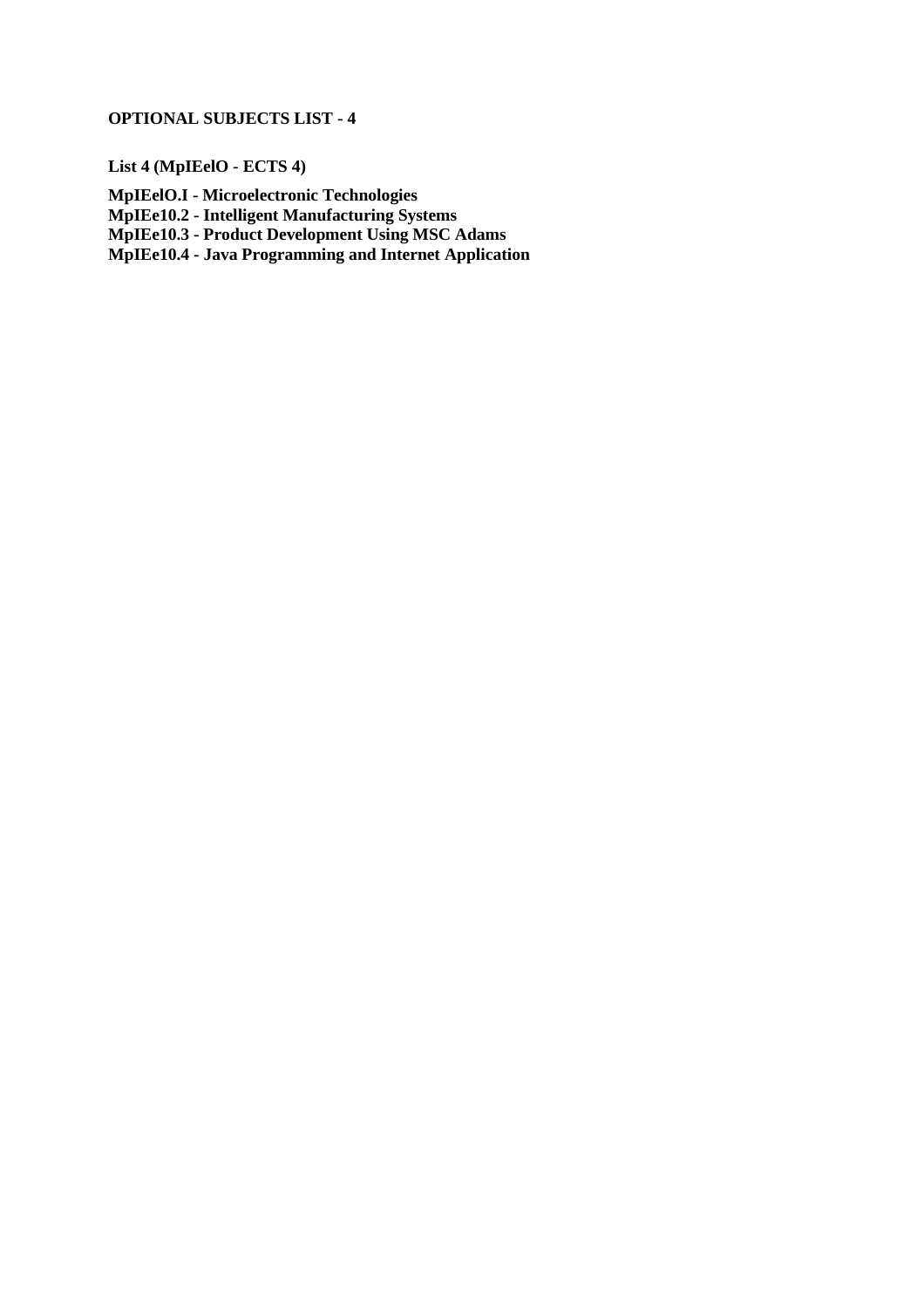| Name of the course                  | Code: MpIEe10.1              | Semester: 2          |
|-------------------------------------|------------------------------|----------------------|
| <b>Microelectronic Technologies</b> |                              |                      |
| Type of teaching:                   | Lessons per semester:        | Number of credits: 4 |
| Lectures and tutorials              | $L - 30$ hours; T - 15 hours |                      |

#### **LECTURER**:

## **Assoc. Prof. Ph.D. Krassimir Denishev (FETT) - tel.: 965 3185, email: [khd@tu-sofia.bg](mailto:khd@tu-sofia.bg) Technical University of Sofia**

**COURSE STATUS IN THE CURRICULUM**: Optional for the students, specialty Industrial Engineering, M.Sc. program of the English Language Faculty of Engineering (ELFE).

**AIMS AND OBJECTIVES OF THE COURSE:** To give a knowledge about technological processes and sequences, used in the contemporary microelectronics, principles of operation, parameters, design requirements and practical application of microelectronic devices and Microsystems, micromechanical devices and processes.

**DESCRIPTION OF THE COURSE:** The main groups of microelectronic devices are described, as well as the technological processes and sequences for their production. A special attention is paid to the contemporary Hybrid and Semiconductor Integrated Circuits and Devices. A comparatively analysis of the advantages and disadvantages of the different groups of devices, and of the tendencies of their production, are done. The main characteristic of Gallium Arsenide microelectronic devices and the corresponding technological processes are described. A special attention is paid to the contemporary Microsystems, their sensor and actuator parts. Some of the specific technological processes, the base of the Micromechanics and Microengineering, are described. This Course is a natural extension and development of the knowledge, received in the B.Sc. degree, during the course Manufacturing of Electronic Manufacturing (MEI).

**PREREQUISITES:** Physics, Chemistry, Mechanics, Electronics, Material Science, Fluid Mechanics, Manufacturing of Electronic Manufacturing (MEI), from B.Sc. degree of ELFE.

**TEACHING METHODS**: Lectures, using slides. The Laboratory works are performed by using of real technological equipment. Final test after each of the Laboratory works.

**METHOD OF ASSESSMENT:** Two one-hour assessments at mid and the end of semester (totally 72%), laboratories (totally 28%).

## **INSTRUCTION LANGUAGE:** English

**BIBLIOGRAPHY:** 1. Denishev K., Technology of Micro Electro Mechanical Systems (MEMS), TU of Sofia, 2013. 2. Denishev K., M. Aleksandrova, G. Kolev, Technology of Micro Electro Mechanical Systems (MEMS) - Practical guide for laboratory works, TU of Sofia, 2013. 3. [Chue Yoo San,](http://www.allbookstores.com/author/Chue_Yoo_San.html) Semiconductor Manufacturing Technology, W. Sc. Pub Co Inc., 2008. 4. Alex Hariz, Microelectronics : Design, Technology, And Packaging 2, Soc. of Ph. Opt., 2006. 5. May G. S., S. M. Sze, Fundamentals of Semiconductor Fabrication, J. W & Sons Inc., 2003. 6. Sze, S. M., Semiconductor Devices: Physics and Technology, J. W. & Sons Inc., 2001. 7. Madou, Marc J., Fundamentals of Microfabrication: the Science of Miniaturization, CRC Press, 2002. 8. Van Zant, Peter, Microchip Fabrication, McGraw Hill, May 2004. 9. Franssila, Sami, Introduction to Microfabrication, John Wiley & Sons Inc., February 2005. 10. Ladbrooke Peter H., MMIC Design: GaAs FETs and HEMTs, Artech House Inc. March 1989. 11. Middelhoek S., S. A. Audet, Physics of Silicon Sensors, Academic Press, 1989. 12. Nishi, Yoshio (Editor), R. Doering, Handbook of Semiconductor Manufacturing Technology, CRC Press, July 2007.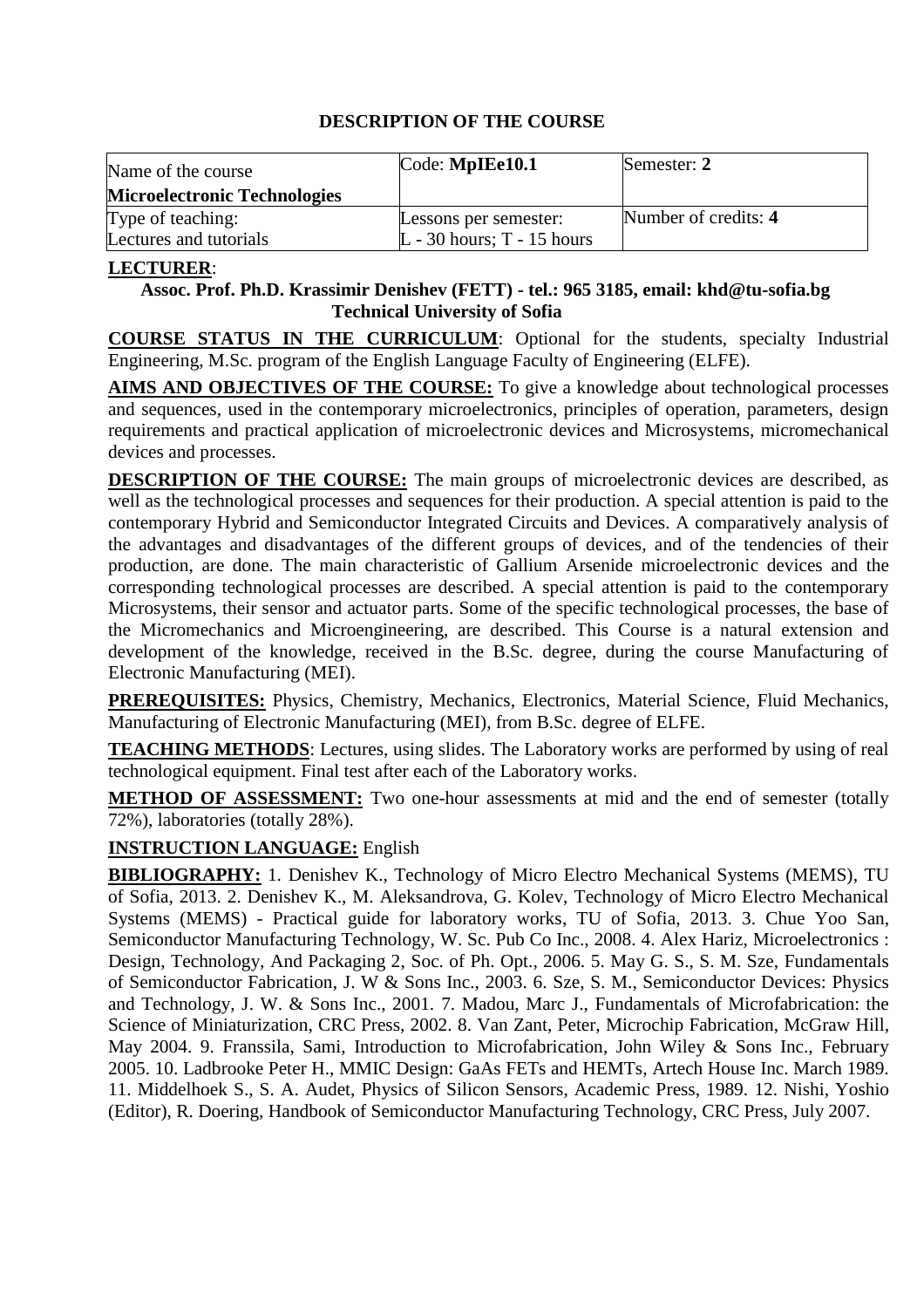| Name of course                   | $\text{Code: MplEe10.2}$     | Semester: 2          |
|----------------------------------|------------------------------|----------------------|
| <b>Intelligent Manufacturing</b> |                              |                      |
| <b>Systems</b>                   |                              |                      |
| Type of teaching:                | Lessons per week:            | Number of credits: 4 |
| Lectures and tutorials           | $L - 30$ hours; T - 15 hours |                      |

#### LECTURERS: Prof. Michail Petrov, Ph.D. tel.: 032 959 585,e-mail: [mpetrov@tu-plovdiv.bg,](mailto:%20mpetrov@tu-plovdiv.bg,) Assoc. Prof. Albena Taneva, e-mail: [altaneva@tu-plovdiv.bg](mailto:%20altaneva@tu-plovdiv.bg) Technical University of Sofia, branch Plovdiv

#### **COURSE STATUS IN THE CURRICULUM:**

Optional for the students specialty Industrial Engineering MEng programme of the English Language Faculty of Engineering.

## **AIMS AND OBJECTIVES OF THE COURSE:**

The aim of the course is to teach the mechanical engineering students the originating, development and application problems of artificial intelligence in manufacturing as well as to acquaint them with rational methods of applying different techniques for the establishment of manufacturing systems.

#### **DESCRIPTION OF THE COURSE:**

The course contains: current problems of the implementation of artificial intelligence in manufacturing procedures; creation of knowledge systems in the fields of mechanical engineering, and other manufacturing areas; elements of adaptive and production control systems; application of the artificial neural networks, intelligent agents, and fuzzy logic.

#### **PREREQUISITES:**

Basic knowledge in the fields of regulation and control devices, and control systems for automated complexes obtained in the B.Sc. and M.Sc. degree course.

#### **TEACHING METHODS**:

The course will be taught as a mixture of lectures (incl. visual aids and www-sources), seminars work and tutorials based on the lectures; presentation of an individually prepared report.

#### **METHODS OF ASSESSMENT:**

Written test at the end of the  $2<sup>nd</sup>$  semester and consideration of the written theses and seminars work results.

#### **INSTRUCTION LANGUAGE:** English

**BIBLOGRAPHY:** 1. Groover, M., E. Zimmers, CAD/CAM Computer Aided Design and Manufacturing, Prentice Hall International Inc., 2010; 2. Mitchell., F., CIM Systems. An Introduction to Computer Integrated Manufacturing, Prentice Hall International Inc., 1991;

3. Shah, J., M. Mantyla. Parametric and feature Based CAD/CAM. John Wiley and Sons Inc., 1996; 4. Groover, M., Automation, Production Systems and CIM, Prentice Hall International Inc/., 2011; 5. Neshkov**,** T.Introduction to specialty MECHATRONIC SYSTEMS, HERON PRESS, Sofia,2013; 6. Bosevska, A., T.Neshkov**,** Intelligent Manufacturing systems, HERON PRESS, Sofia, 2014; 7. Krafter, R., T. Cheniewski, M. Negiu. Robotic Engineering, Prentice Hall International Inc., 1989; 8. Jackson, P., Introduction to Expert Systems. Addison Wesley, 1990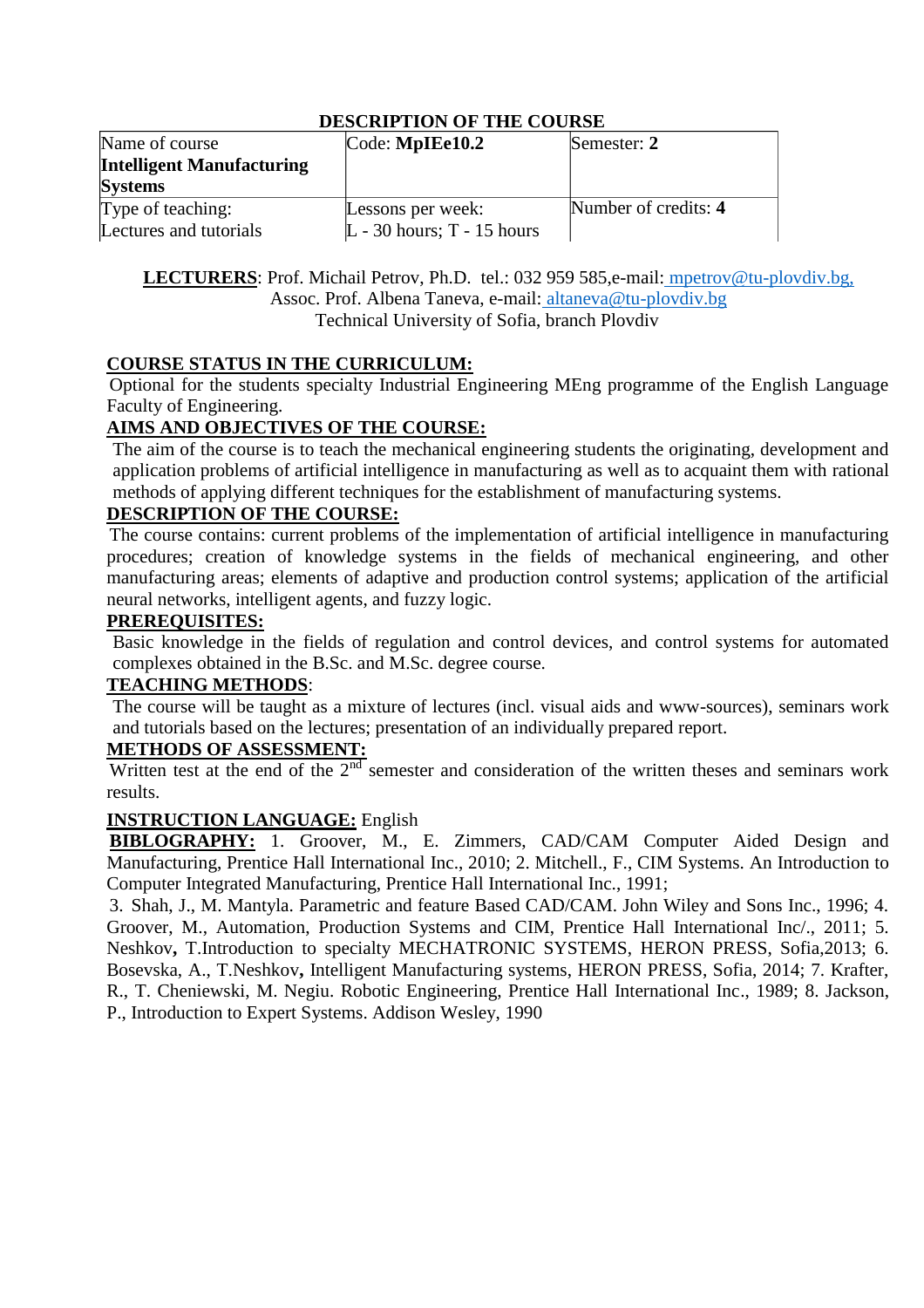| PERCIM HOR VI HILL COUNDL  |                              |                      |  |  |
|----------------------------|------------------------------|----------------------|--|--|
| Name of the course         | Code: MpIEe10.3              | Semester: 2          |  |  |
| <b>Product Development</b> |                              |                      |  |  |
| using MSC Adams            |                              |                      |  |  |
| Type of teaching:          | Lessons per semester:        | Number of credits: 4 |  |  |
| Lectures and tutorials     | $L - 30$ hours, T - 15 hours |                      |  |  |

#### **LECTURER**:

#### **Assoc. Prof. Nikolay Kakanakov Ph.D. tel. 032 959 725; e-mail: [kakanak@tu-plovdiv.bg;](mailto:%20kakanak@tu-plovdiv.bg;) Technical University – Sofia, branch Plovdiv**

**COURSE STATUS IN THE CURRICULUM:** Optional for the students specialty Industrial Engineering, M.Sc. program of the English Language Faculty of Engineering (ELFE).

**AIMS AND OBJECTIVES OF THE COURSE:** Its main aim is to accomplish the transition from general scientific to design and technological knowledge and give the students the necessary knowledge about the nature of the mechanical systems and their building. ADAMS is a powerful modelling and simulation environment. It enables students to design, visualize, and improve his mechanical system model prior to building a physical prototype. Using ADAMS, students can submit simulations to ADAMS/Solver to compute the force and motion behavior of your system and to write that information to output files. The subject increases the engineering and technical culture of the students and helps for developing of the creative and inventor thinking at designing and improving of various technical means.

**DESCRIPTION OF THE COURSE:** The MSc Mechanical Engineering course has been designed to reflect the increasing industrial use of complex analytical tools such as Adams Mechanisms, Finite Element Analysis and Solid Modelling techniques. Adams is the most widely used multibody dynamics and motion analysis software in the world. Adams helps engineers to study the dynamics of moving parts, how loads and forces are distributed throughout mechanical systems, and to improve and optimize the performance of their products. Adams multibody dynamics software enables engineers to easily create and test virtual prototypes of mechanical systems in a fraction of the time and cost required for physical build and test. Unlike most CAD embedded tools, Adams incorporates real physics by simultaneously solving equations for kinematics, statics, quasi-statics, and dynamics. Utilizing multibody dynamics solution technology, Adams also runs nonlinear dynamics in a tiny fraction of the time required by FEA solutions. Loads and forces computed by Adams simulations improve the accuracy of FEA by providing better assessment of how they vary throughout a full range of motion and operating environments. The subject matter ranges over the problems of structural, geometrical, kinematical, force analysis and dynamical analysis and synthesis of the mechanisms and machines.

**PREREQUISITES:** Necessary knowledge of Mathematics (Linear algebra, Analytical Geometry, ODE, Linear differential equations), Physics, Theoretical Mechanics, Theory of Mechanisms and Machines, AutoCAD.

**TEACHING METHODS:** Visual aids, devices and operating models of mechanisms are using for lectures. The seminars are held in accordance with the curriculum specialized in computer class equipped with a legal copy of the program MSC ADAMS.

**METHOD OF ASSESSMENT:** Written test at the end of the 2-nd semester.

**INSTRUCTIONAL LANGUAGE:** English

# **BIBLIOGRAPHY:**

1. Support systems: MSC ADAMS®, SolidWorks®, Autocad®, Pro/Engineer®;

2. Russell C. Hibbeler,Russell C Hibbeler, Engineering Mechanics: Dynamics (9th Edition), December 22, 1997;

3. Murilo G. Coutinho, Dynamic Simulations of Multibody Systems, Jul 1, 2001;

4. Arthur G. Erdman, George N. Sandor, Mechanism Design: Analysis and Synthesis (4th Edition), May 15, 2001;

5. Garabitov Stefan, Product Development using MSC Adams, TU Sofia, Jan, 2012.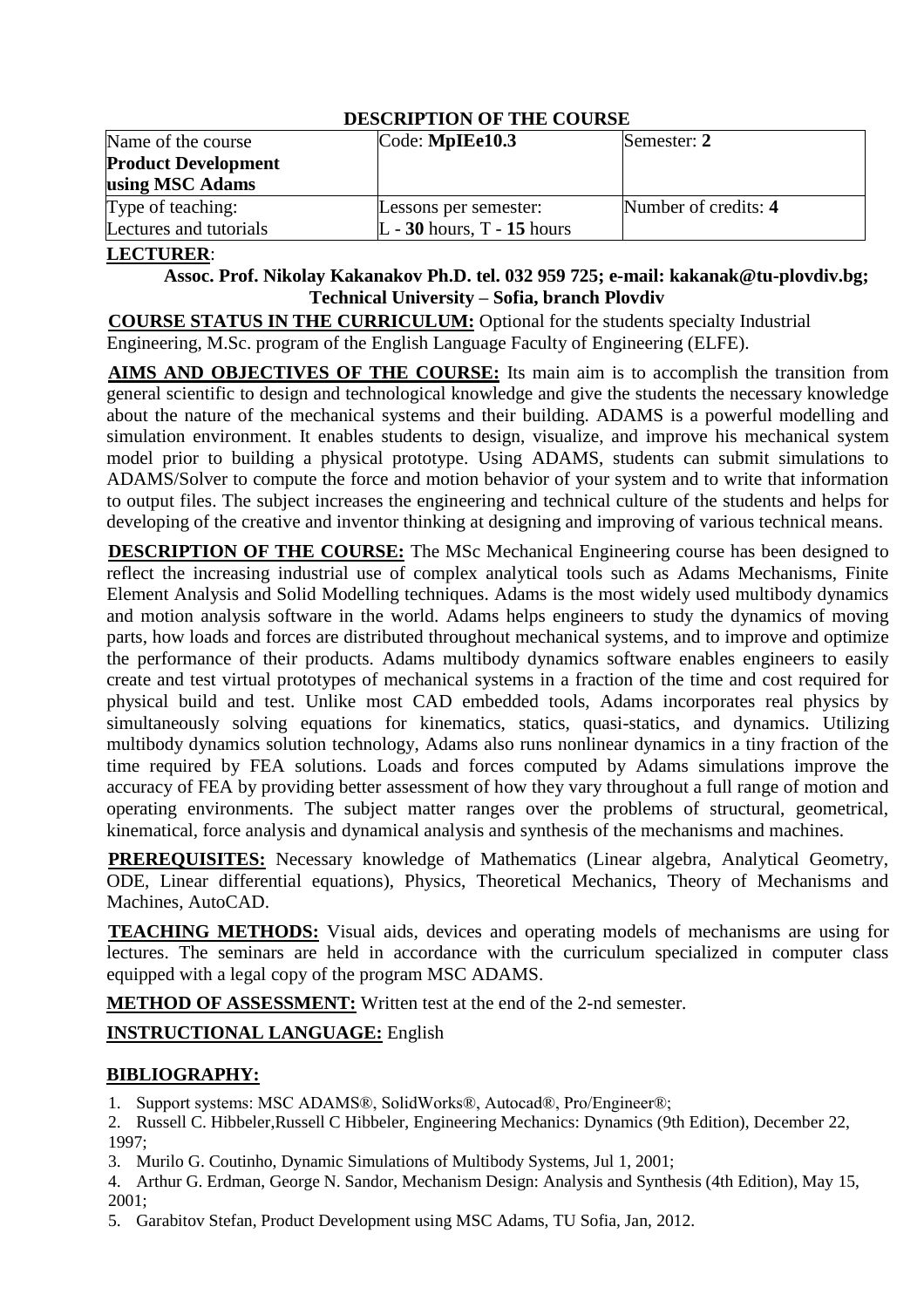| Name of the course: <b>Fundamentals of</b> | Code: MpIEell                                  | Semester: 2 |
|--------------------------------------------|------------------------------------------------|-------------|
| design and construction                    |                                                |             |
|                                            |                                                |             |
|                                            |                                                |             |
| Type of teaching: Lectures, Tutorials,     | Lessons per semester: L - Number of credits: 3 |             |
| Course project                             | $15$ hours; T - 30 hours; CP -                 |             |
|                                            | 2,1 hours/student                              |             |

## **LECTURER**:

#### **Assoc. Prof. Dr. Margarita Deneva, tel.: 9032 659 [739, email: deneca@tu](mailto:tzeneva@tu-sofia.bg)-plovdiv.bg Technical University of Sofia, Branch Plovdiv**

**COURSE STATUS IN THE CURRICULUM:** Compulsory for the students specialty Industrial Engineering MEng programme of the Faculty of Electronics and Automation, FEA.

**AIMS AND OBJECTIVES OF THE COURSE:** To give knowledge about the principles and the essence of the engineering design. Based on the systematic approach to the design, planning and organization design methods, role of real engineering calculations and assessment procedures are discussed.

**DESCRIPTION OF THE COURSE**: The main topics concern: Introduction to the engineering design, types of engineering projects, main goals and tasks of the design, basic input considerations; Main stages of the engineering design project - preliminary analysis, solution versions, comparison and assessments; Planning methods and organization of the entire project process - The Gant charts, PERT approach, network planning; Economic factors as part of the whole design process - fixed and variable cost components of the project; Development and investigation of the models as part of the engineering project, computer aided approach and technologies; Documentation of the engineering project - main requirements at the preliminary and final project stages; Analysis of some real engineering project examples.

**PREREQUISITES:** Physics, Electrical Engineering I, Electrical Engineering II, Computing, Material Science, applied Geometry and Engineering Graphics.

**TEACHING METHODS:** Lectures, using slides, case studies, tutorials and course project of a real electric board for a.c. motor starting unit, course project description preparation and defense. Available copies of the lectures, visualization of the tutorials with real components for the design project preparation, copies of all necessary materials for the design project preparation.

**METHOD OF ASSESSMENT:** Individual work during the semester (10%), plus log book (20%), plus project written report (50%), plus viva presentation (20%).

## **INSTRUCTIONAL LANGUAGE:** English.

## **BIBLIOGRAPHY:**

1. B. Hawkes, R. Abinett, The Engineering Design Process, Longman, London, 1990; 2. J. Corbett, M. Dooner, J. Meleka, C. Pym, Design for Manufacture Strategies, Principles and Techniques, Addison-Wesley Publishing Ltd., 1991; 3. B. Wu, Manufacturing Systems Design and Analysis, Chapman & Hall, London, 1992; 4. J. Harpool, R. Culp, R. Galehouse, Systems Analysis and Design Projects, Times Mirror/Mosby College Publishing, ST. louis, 1987.